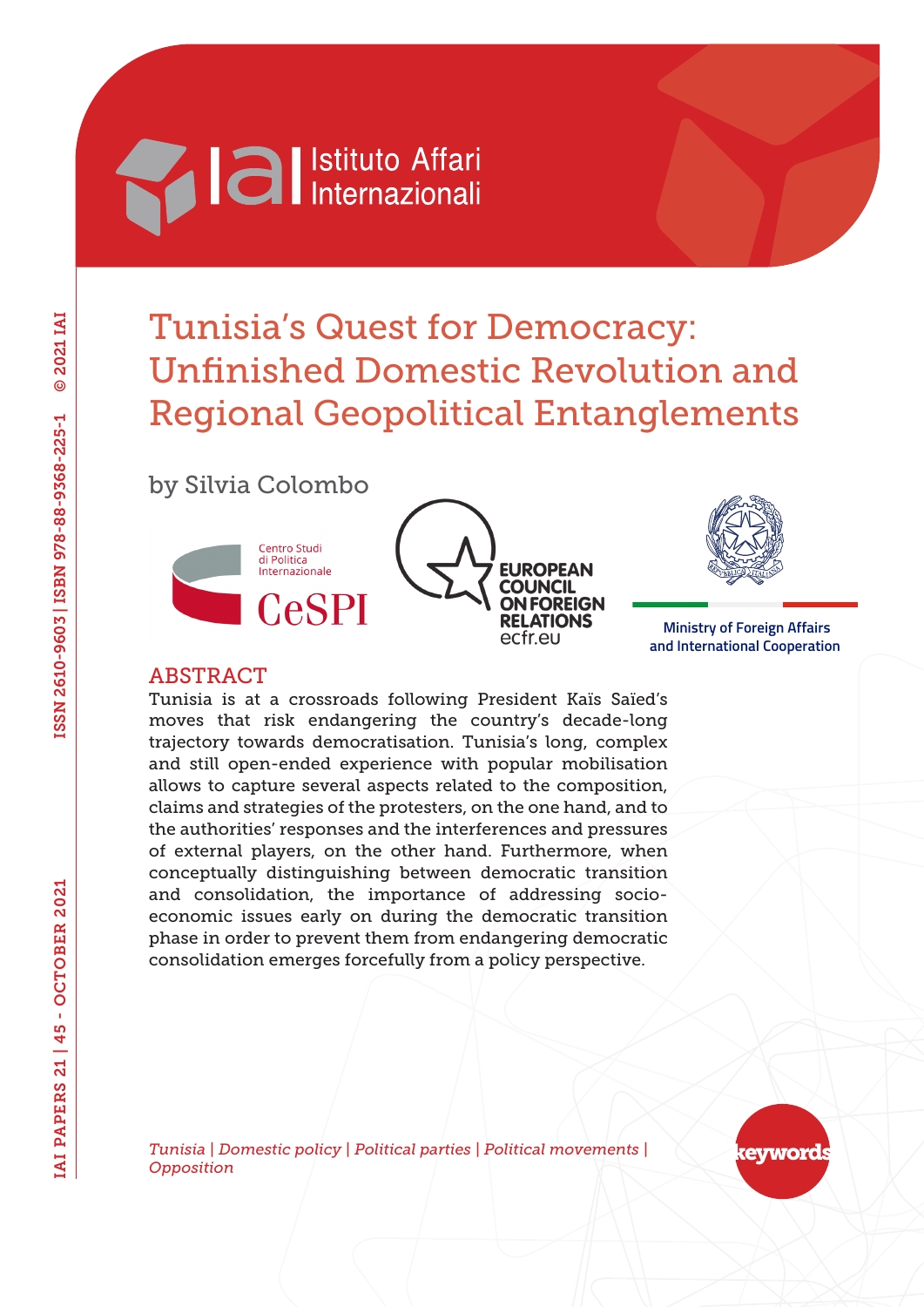## Tunisia's Quest for Democracy: Unfinished Domestic Revolution and Regional Geopolitical Entanglements

by Silvia Colombo\*

## Introduction

Tunisia is at a historical juncture following the moves by President Kaïs Saïed on 25 July 2021 that suspended the Parliament, stripped lawmakers of their immunity and fired Prime Minister Hichem Mechichi.

While shocking, these actions have not been totally unexpected. The past decade has seen the completion of the political and institutional democratic transition marked by the elections for the Constitutional Assembly (October 2011), the vote for the new Constitution (January 2014), parliamentary and presidential elections (October and November 2014, respectively), the Carthage Agreement (July 2016) that led to the national unity government led by Youssef Chahed, and the latest presidential and parliamentary elections that ran between 15 September and 13 October 2019.

Tunisia has had to withstand many challenges. On the domestic front, dire socio-economic conditions, augmented by austerity measures adopted by the government, have fuelled the frustration and anger of the population – particularly of the new generations. In parallel, security concerns related to violent extremism and instability spilling over from Libya have risked jeopardising the political and institutional gains starting from 2015. Finally, the virulent spread of covid-19, particularly during the first months of 2021, dramatically unmasked the ruling authorities' inefficient management of the state.

<sup>\*</sup> Silvia Colombo is Senior Fellow in the Mediterranean, Middle East and Africa programme at the Istituto Affari Internazionali (IAI).

<sup>.</sup> Paper prepared in the framework of the IAI-ECFR-CeSPI project "Ten Years into the Protests in the Middle East and North Africa. Dynamics of Mobilisation in a Complex (Geo)Political Environment and the Role of the European Union". This publication has benefited from the financial support of the Policy Planning Unit of the Italian Ministry of Foreign Affairs and International Cooperation pursuant to art. 23-bis of Presidential Decree 18/1967 and of the Compagnia di San Paolo Foundation. The views expressed in this report are solely those of the author and do not necessarily reflect the views of the Italian Ministry of Foreign Affairs and International Cooperation and of the Compagnia di San Paolo Foundation.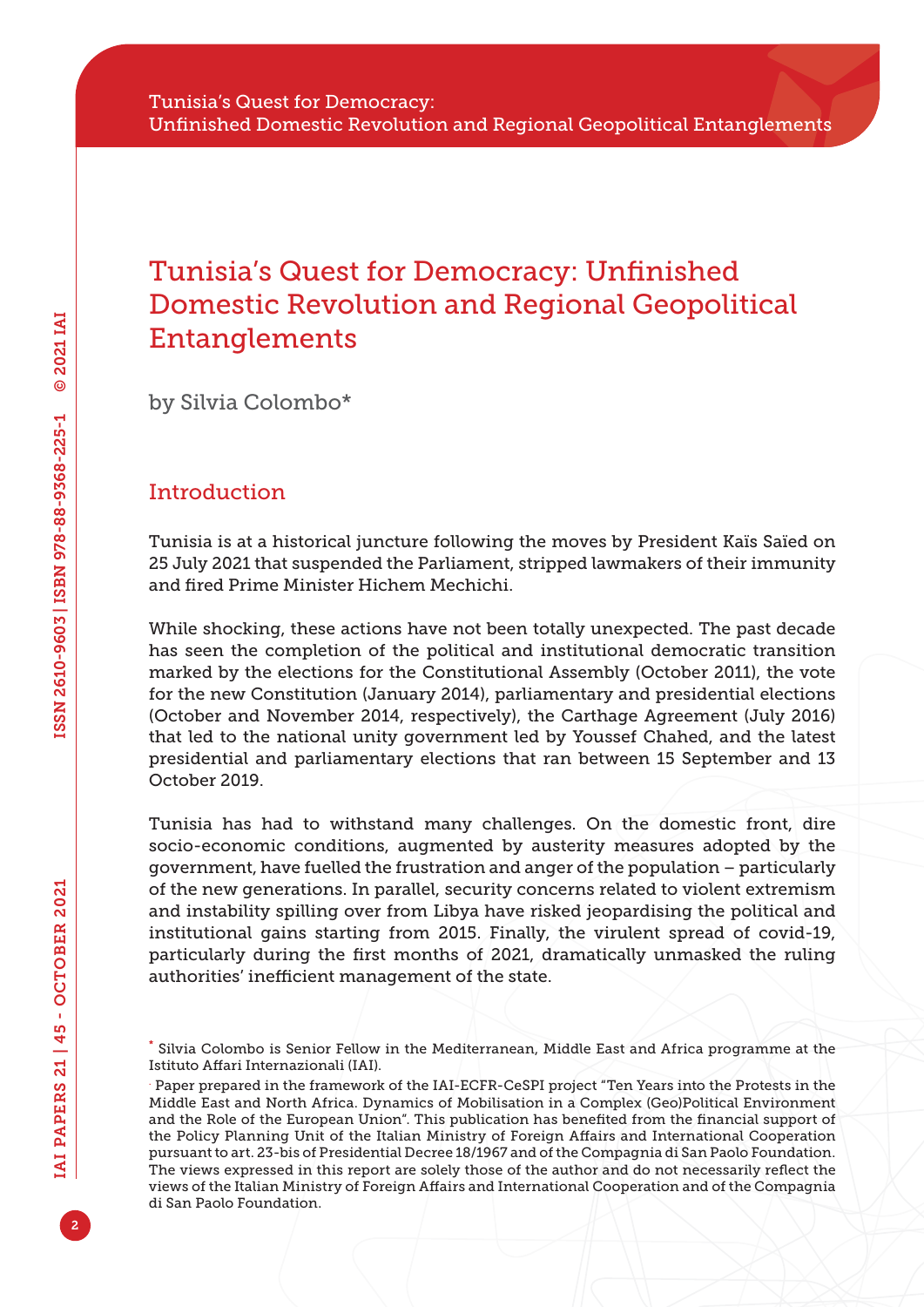All of this has caused recurrent cycles of popular protests and mobilisations to become a constant feature of Tunisia's recent history. While cycles of protests have tended to show similar features in terms of people's participation, forms of mobilisation as well as the broad response by the ruling authorities, it would be a mistake to consider them as instances of the same pattern. There are indeed profound differences between the 2011 protests that sparked the Tunisian revolution against the despotic regime of Zine El-Abidine Ben Ali, on the one hand, and the protest iterations between 2016 and 2021, on the other. Although they are part of the same process of democratic transition and consolidation, they have contributed to it in different forms and have, on their part, been affected by it differently.

The two most striking differences with the 2011 protests concern, first, the significant place of socio-economic claims and their impact on political and institutional dynamics and, second, the growing role of external players. Understanding such differences is crucial to shed light onto Tunisia's quest for democracy, its potential future trajectory and the stumbling blocks it has been facing.

## 1. Tunisia's protest movements: A decade-long learning experience

Despite its much-touted supply-side economic reforms, by the end of the 2000s the Ben Ali regime had proven incapable of solving Tunisia's developmental problems. A sustained per capita growth in GDP of about 5 per cent was recorded annually from the mid-1990s to 2008 and the World Bank Doing Business Report unsurprisingly acknowledged the economic success of Tunisia and called it a "top reformer".<sup>1</sup> Nevertheless, GDP growth had not trickled down to the bulk of the population, mainly due to the predatory behaviours of a crony capitalist elite centred on the president's extended family and entourage, poor macroeconomic management, a highly centralised and inefficient bureaucracy, excessive state presence in the economy and a large informal sector providing low-skill, lowpaid employment for the high number of Tunisian graduate students swelling the ranks of the so-called *diplômés chômeurs* (unemployed graduates). Factors such as unemployment, governance deficits and unfair contracting had indeed inspired the protests that broke out in Gafsa in early 2008.2 Prior to this, Tunisia had experienced several other protests, for example the January 1978 unrest and the Bread Riots of 1984.<sup>3</sup>

<sup>1</sup> World Bank, *Doing Business 2009. Comparing Regulation in 181 Economies*, Washington, World Bank and Palgrave Macmillan, 2008, p. 79, <http://hdl.handle.net/10986/6313>.

<sup>2</sup> John Chalcraft, *Popular Politics in the Making of the Modern Middle East*, New York, Cambridge University Press, 2016; Laryssa Chomiak, "The Making of a Revolution in Tunisia", in *Middle East Law and Governance*, Vol. 3, No. 1-2 (March 2011), p. 72.

<sup>3</sup> David Seddon, "Riot and Rebellion: Political Responses to Economic Crisis in North Africa, Tunisia,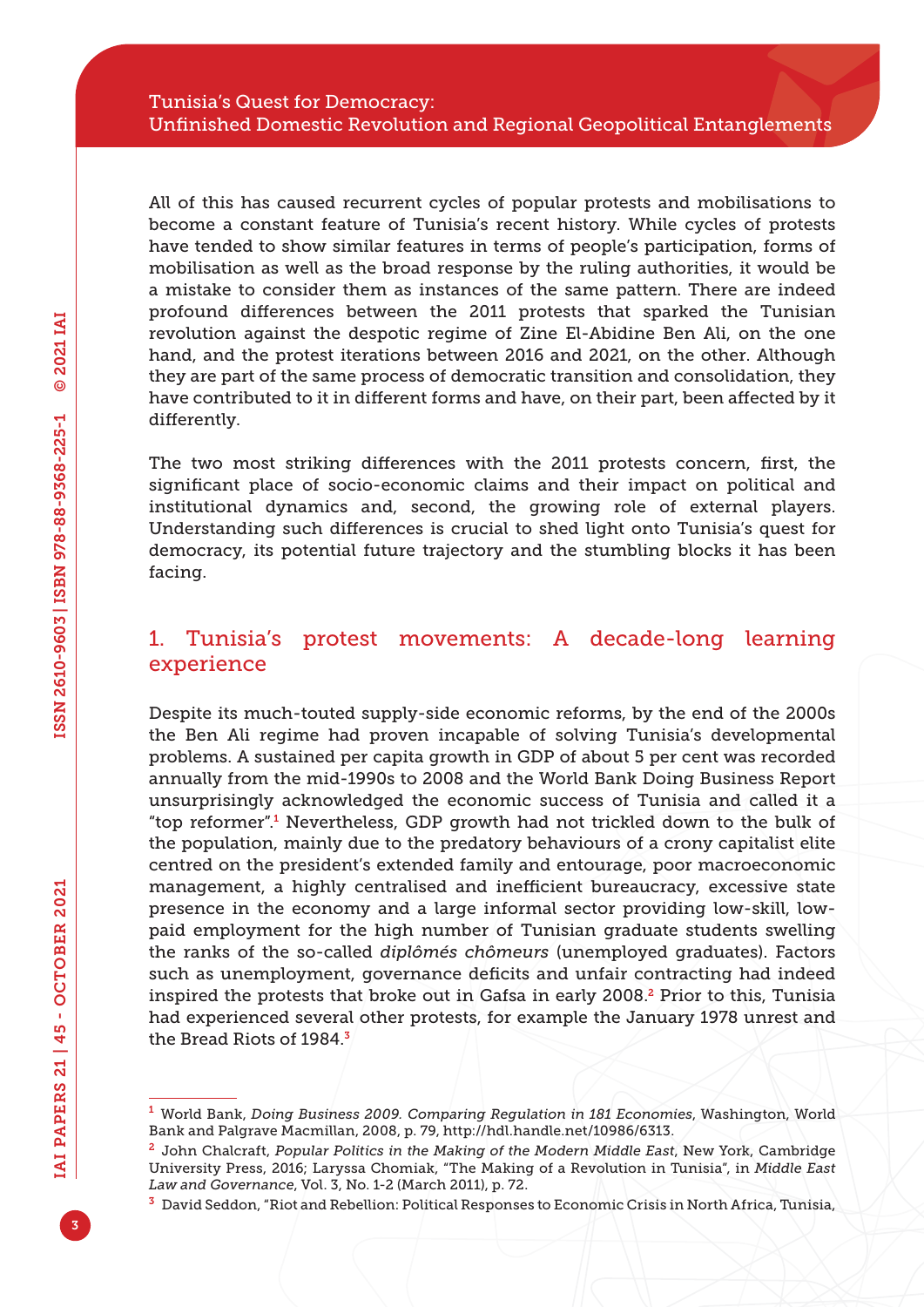In the "delicate authoritarian bargain" between the regime and society in Tunisia "everything seemed to be in place as long as the former succeeded in providing economic and social gains", thus cultivating its legitimacy and political stability in return.4 However, economic grievances, rising economic inequalities and regional disparities pushed social discontent up at the end of the 2000s. At that time, the global financial crisis experienced by European countries – Tunisia's main trading partners – jolted the Tunisian economy.<sup>5</sup> Honwana and Mnasri estimate that 31 per cent of the youth with an engineering degree, 50 per cent with a technical and master's degree, and 68 per cent with a master's degree in legal studies were unemployed at the end of the first decade of the 21st century.6 The self-immolation of the young street vendor Mohamed Bouazizi in Sidi Bouzid in December 2010 triggered mass demonstrations, which quickly turned into a full-scale revolution. Ben Ali made a last-ditch attempt to calm youth's anger by announcing a package of urgent measures, including the pledge to create new 300,000 jobs in two years – but to no avail.<sup>7</sup> This was followed by a fierce reaction: Ben Ali placed snipers on roofs as he saw his fortunes dwindle. He eventually fled to Saudi Arabia on 14 January 2011, a move that contributed to igniting the fire of revolutions across the Middle East and North Africa (MENA) region.

The fact that the uprising started in the peripheries was not a surprise. Since Tunisia gained independence in 1956, an historical concentration of investments (mainly in tourism and infrastructures) in coastal areas (such as Tunis, Monastir, Mahdia and Sousse) had resulted in the continuing marginalisation of internal regions (such as Sidi Bouzid, Kasserine, Medinine and Gafsa), creating an explosive cleavage between the centre and the periphery of the country. The marginalisation of interior regions had only worsened under Ben Ali's regime which, over two decades, took deliberate decisions that progressively reduced Tunisia's interior regions to reservoirs of cheap labour, agrarian products and raw materials for the more developed industries and service sectors operating in the coastal areas. $8$ Tribal and family affiliations were at the core of the clientelist resource distribution system meant to maintain fragile stability. However, people excluded from patronage networks started to accumulate rage and frustration. On the eve of the

Morocco and Sudan", in Berch Berberoglu (ed.), *Power and Stability in the Middle East*, London, Zed Books, 1989, p. 114-135.

<sup>4</sup> Mohammad Dawood Sofi, "Rethinking the Root Causes of the Tunisian Revolution and Its Implications", in *Contemporary Arab Affairs*, Vol. 12, No. 3 (September 2019), p. 41-64.

<sup>5</sup> Lahcen Achy, "Tunisia's Economic Challenges", in *Carnegie Papers*, December 2011, [https://](https://carnegieendowment.org/publications/46304) [carnegieendowment.org/publications/46304](https://carnegieendowment.org/publications/46304).

<sup>6</sup> Chamseddine Mnasri, "Tunisia: The People's Revolution", in *International Socialism*, No. 130 (Spring 2011), p. 19-26, <http://isj.org.uk/?p=720>; Alcinda Honwana, *Youth and Revolution in Tunisia*, London/New York, Zed Books, 2013, p. 26.

<sup>7</sup> See Bilal Randeree, "Tunisian Leader Promises New Jobs", in *Al Jazeera*, 10 January 2011, [https://](https://aje.io/h7sqe) [aje.io/h7sqe](https://aje.io/h7sqe).

<sup>8</sup> Silvia Colombo and Hamza Meddeb, "Fostering Inclusiveness: A New Roadmap for EU-Tunisia Relations and the Engagement with Civil Society", in Emmanuel Cohen-Hadria (ed.), "The EU-Tunisia Priviledged Partnership – What Next?", in *EuroMeSCo Joint Policy Studies*, No. 10 (April 2018), p. 36, [https://www.iemed.org/?p=16266.](https://www.iemed.org/?p=16266)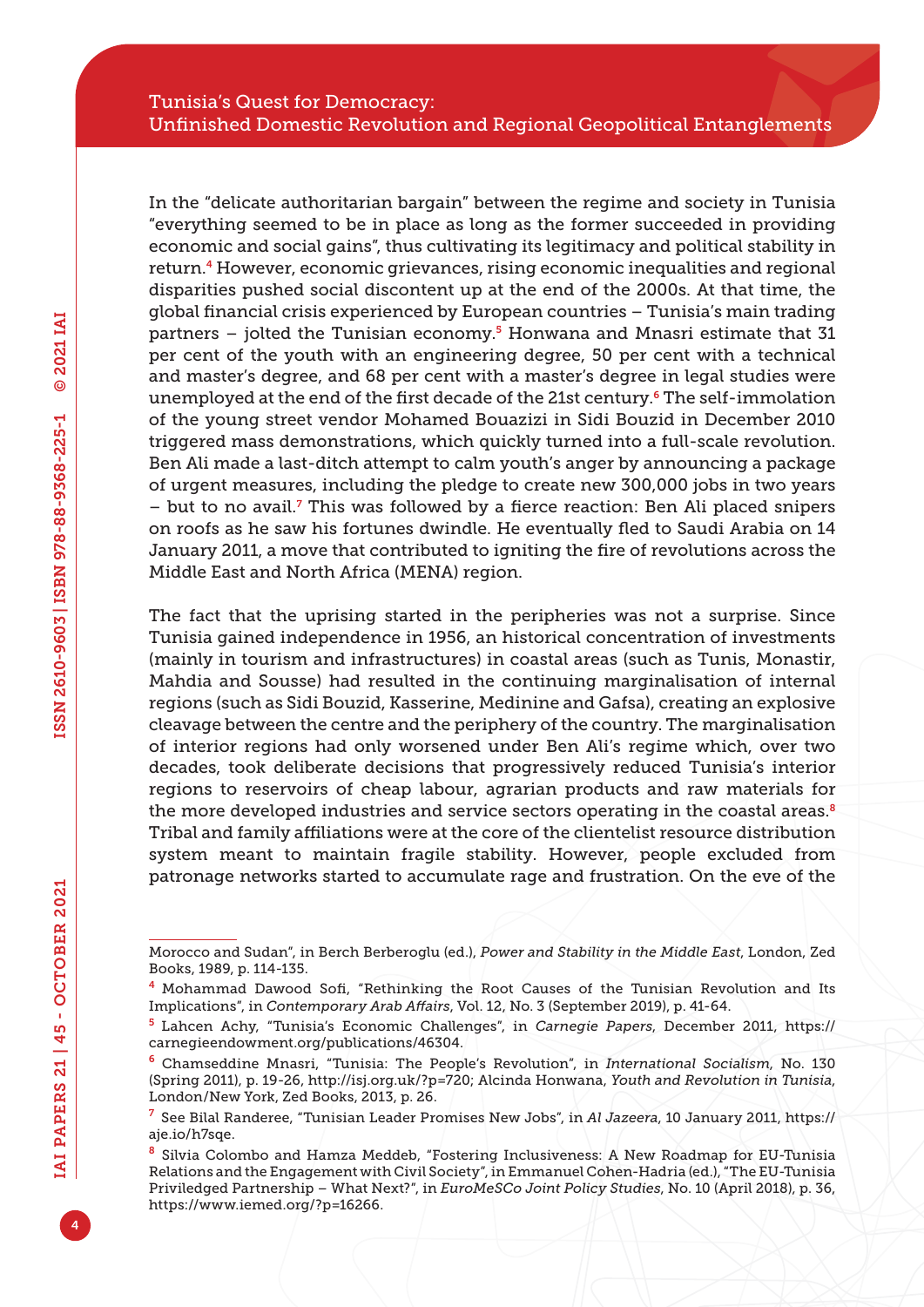fall of Ben Ali, poverty was estimated at 42 per cent in the Centre-West and at 36 per cent in the North-West, whereas it was at the much lower rate of 11 per cent in Tunis and the Centre-East of the country.<sup>9</sup>

The factors that prompted the January 2011 Tunisian revolution were not confined to the devastating socio-economic situation. On the political front, there were equally important reasons for discontent and frustration. Following Ben Ali's coming to power in 1987, an early phase of political liberalisation opened, during which the new president released hundreds of political prisoners, including Islamists, admitted new political parties and negotiated a National Pact with the country's main opposition forces, abolished state security courts, put a ceiling on the number of presidential terms and relaxed controls over television and radio.<sup>10</sup>

However, soon thereafter, the true face of the president and his regime started to reveal itself when he ordered the systematic repression of any forms of opposition and dissent and curtailed basic rights and liberties. The main victims of these measures were human rights activists, journalists and members of the opposition, particularly the Islamist-leaning ones.<sup>11</sup> These practices contrasted with the image of Tunisia as a liberalising, moderate country, cultivated both by Tunisian authorities and its external partners, international financial institutions such as the World Bank, and the European Union. This is in line with what Perkins calls "*démocratie à la tunisienne*", namely Tunisia's ability to keep up appearances by pursuing democratic governance selectively.12 Citizens were given the opportunity to discuss and endorse the work of their government but not to set its agenda.<sup>13</sup> This appearance of participation was particularly painful for the youth, who represented a great chunk of Tunisia's population and thus the bulk of the marginalised.

The significance of the events of 2010–2011 for Tunisian youth cannot be underestimated, as after all the Tunisian revolution was unanimously hailed as a "youth revolution".14 The mobilisation of Tunisian youth went beyond the purely generational struggle. Youth demands and strategies in 2011 were illustrative of the full array of challenges resulting from the exclusion of the Tunisian population at large from economic, political and socio-cultural arenas and caused by the failure of the post-independence development models.<sup>15</sup>

<sup>9</sup> Ibid.; Hamza Meddeb, "Peripheral Vision: How Europe Can Help Preserve Tunisia's Fragile Democracy", in *ECFR Policy Briefs*, January 2017, [https://ecfr.eu/?p=3752.](https://ecfr.eu/?p=3752)

<sup>10</sup> Silvia Colombo, *Political and Institutional Transition in North Africa. Egypt and Tunisia in Comparative Perspective*, London/New York, Routledge, 2018, p. 38.

<sup>&</sup>lt;sup>11</sup> Kristina Kausch, "Tunisia: The Life of Others. Project on Freedom of Association in the Middle East and North Africa", in F*RIDE Working Papers*, No. 85 (June 2009), [http://web.archive.org/](http://web.archive.org/web/20100621183853/http://www.fride.org/descarga/FRIDE_WP85_INGLES_FINAL.pdf) [web/20100621183853/http://www.fride.org/descarga/FRIDE\\_WP85\\_INGLES\\_FINAL.pdf.](http://web.archive.org/web/20100621183853/http://www.fride.org/descarga/FRIDE_WP85_INGLES_FINAL.pdf)

<sup>12</sup> Kenneth Perkins, *A History of Modern Tunisia*, Cambridge, Cambridge University Press, 2004.

<sup>13</sup> Ibid., p. 208.

<sup>14</sup> Vanessa Szakal, "Regards croisés sur le mal-être de la jeunesse tunisienne", in *Nawaat*, 11 May 2017, [https://nawaat.org/2017/05/11/regards-croises-sur-le-mal-etre-de-la-jeunesse-tunisienne.](https://nawaat.org/2017/05/11/regards-croises-sur-le-mal-etre-de-la-jeunesse-tunisienne)

<sup>15</sup> M. Chloe Mulderig, "Adulthood Denied: Youth Dissatisfaction and the Arab Spring", in *BU Pardee*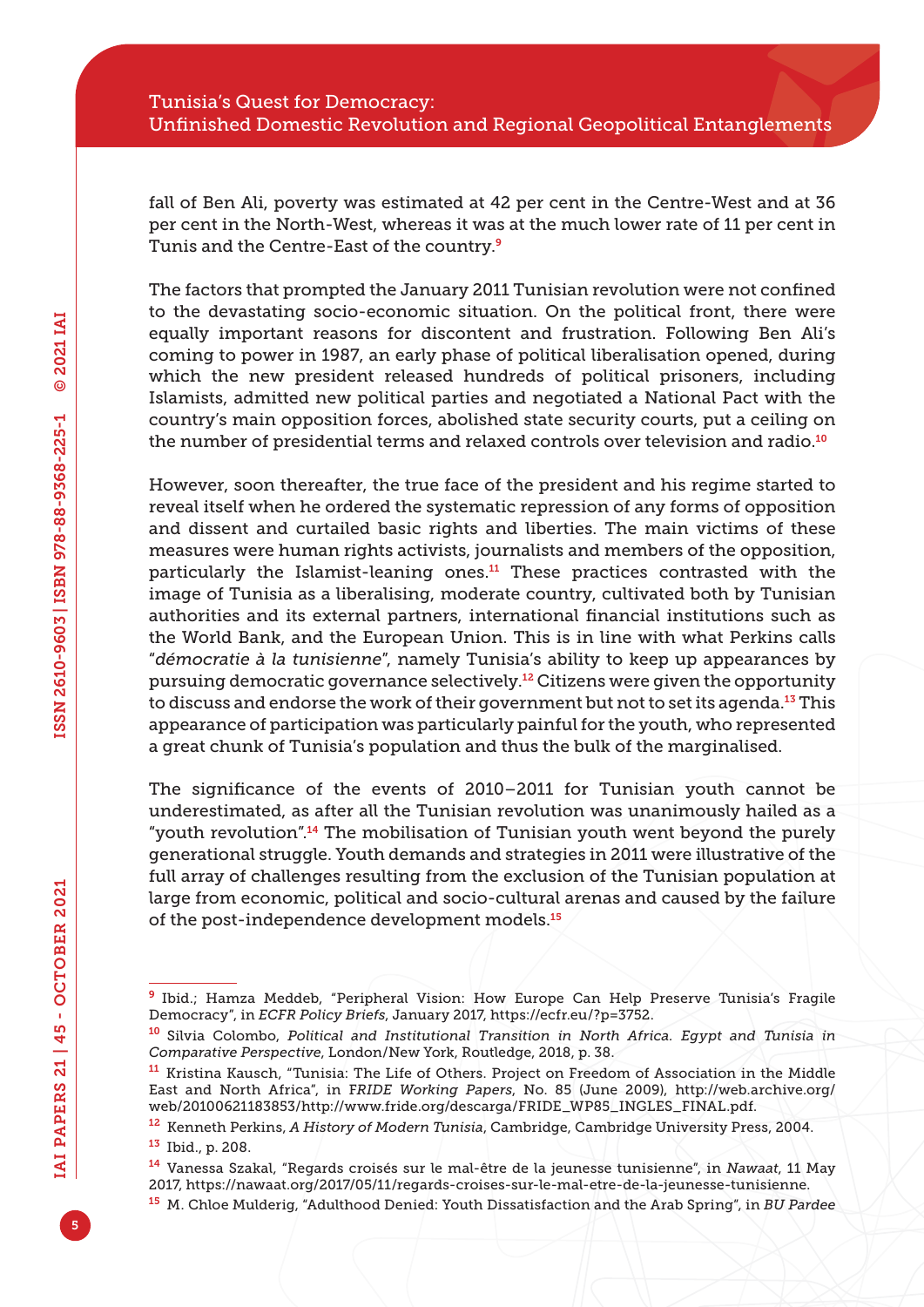The intensity with which the Tunisian youth experienced the protests stems from the fact that they had developed a particular consciousness about being "young".<sup>16</sup> As Herrera and Bayat have argued with regard to the Mediterranean countries in general, schooling, mass media, iconic urban spaces (such as public parks, squares and shopping malls), as well as new information communication technologies, all played a crucial role in fostering a particular consciousness about being young, facilitating mutual exchanges and peer interaction also across national borders.<sup>17</sup> During the multiple demonstrations of early 2011, the courage of Tunisia's younger generations, who challenged the ruthlessness of the regime, contributed to drawing other people into the protest fray. This was the story, for instance, of some civil society organisations (CSOs), the powerful Trade Unions movement broadly represented by the *Union Générale Tunisienne du Travail* (UGTT), lawyers and opposition political figures who joined the protest at a later stage.<sup>18</sup> It also pushed the armed forces to give up their role as guardians of a dying regime and to side with the demonstrators.<sup>19</sup>

In addition to the centrality of youth, the gender dimension is also worth underscoring as a key element both during the revolution and in its aftermath. While institutionally Tunisian women have enjoyed significantly more progressive rights in comparison to the situation of women in other Arab countries since the passing of the *Code de statut personnel* in 1956, gender-based discrimination has reinforced other dimensions of domestic marginalisation (generational factors, regional disparities) as demonstrated by the fact that young women had lower employment rates than young men (13.3 per cent versus 30.3 per cent in 2011) and much lower ones compared to male adults (44.3 per cent).<sup>20</sup>

In light of these features, the Tunisian revolution has been hailed as a "populist, youthful, and technological […] uprising".21 Internet, media and social networking sites were very effective tools in organising the protests, catalysing the revolution

*Issues in Brief*, No. 21 (October 2011), [https://www.bu.edu/pardee/?p=10776.](https://www.bu.edu/pardee/?p=10776)

<sup>16</sup> Maria Cristina Paciello and Daniela Pioppi, "Youth Empowerment as a Collective, Bottom-Up and Long-Term Process", in *IEMed. Mediterranean Yearbook 2014*, p. 68, [https://www.iemed.](https://www.iemed.org/?p=29081) [org/?p=29081.](https://www.iemed.org/?p=29081)

<sup>17</sup> Linda Herrera and Asef Bayat (eds), *Being Young and Muslim. New Cultural Politics in the Global South and North*, Oxford, Oxford University Press, 2010.

<sup>&</sup>lt;sup>18</sup> To be more precise the base of the syndicate at the regional and provincial levels did join the demonstrations spontaneously from the beginning – as it had done during the 2008 Gafsa protests. On the contrary, initial immobilism applied to the cadres of the syndicate who were closer to the Ben Ali regime. See Joel Beinin, *Workers and Thieves. Labor Movements and Popular Uprisings in Tunisia and Egypt*, Stanford, Stanford Briefs, 2015.

<sup>19</sup> Author's phone interview with Tunisian activist, May 2021.

<sup>20</sup> Organisation for Economic Co-operation and Development (OECD), *Investing in Youth: Tunisia. Strengthening the Employability of Youth during the Transition to a Green Economy*, Paris, OECD Publishing, 2015, p. 20, [https://read.oecd.org/10.1787/9789264226470](https://read.oecd.org/10.1787/9789264226470-en)-en.

<sup>21</sup> Kenneth Perkins, *A History of Modern Tunisia*, cit., p. 225.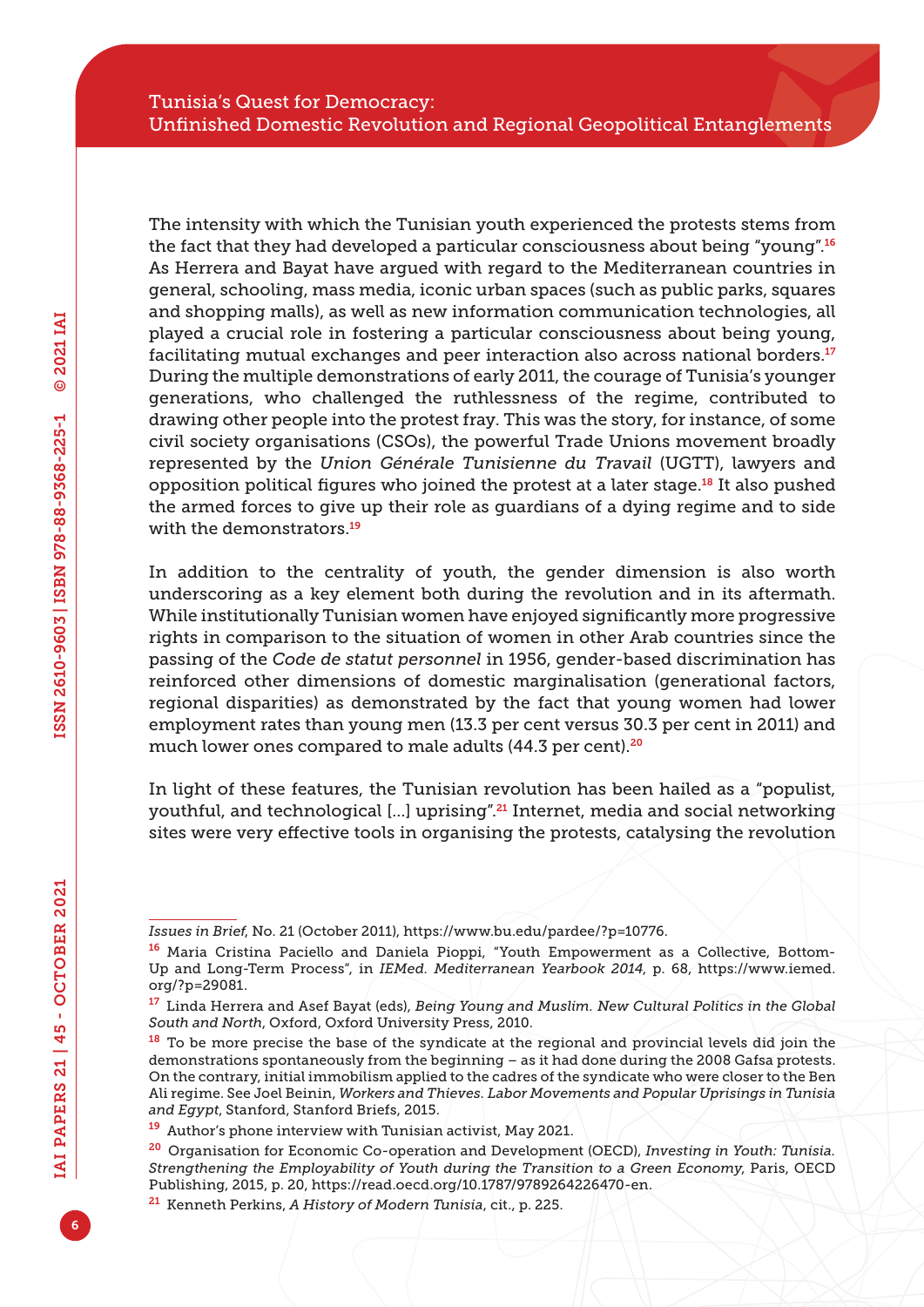that otherwise would have evolved at a much slower pace.<sup>22</sup> According to Masri, social media gave substantive, symbolic and organisational force to the revolution.<sup>23</sup> More importantly, social media acted as the most important tool in transforming a large number of people from mere observers of activism to activists themselves.<sup>24</sup>

Tunisian youth in particular were masters when it came to the use of the latest communication technologies. Tunisia was the first Arab country to provisionally install the Internet in 1991. From the mid-1990s on, the Ben Ali regime invested heavily in promoting the telecommunications sector, endowing Tunisia with one of the most developed telecommunications infrastructures (including the Internet) in the region. Some reports suggest that in 2001, out of a population of 10.5 million, the number of Internet users reached almost 4 million.<sup>25</sup> On the other hand, the regime closely monitored Internet use and frequently resorted to one of the world's most repressive control of communication, at different levels. Censorship included shutting down Internet service for any amount of time and banning various websites and blogs.

Even before Bouazizi's self-immolation sparked nationwide protests, tech-savvy activists had been at the forefront of confronting the regime. A good example in this regard is that of the 2008 Gafsa protests. As expected, the Tunisian press hardly bothered to cover these incidents, whereas the international media reported on them frequently. The authorities then censored foreign broadcasting. Activists used an alternative yet dynamic platform to transmit the information about the Gafsa incident to a wider audience, primarily through emails and Facebook. Another important Facebook campaign became popular in the country under the name of "Tunisia in White" (*Tunisie en Blanc*), in which young activists tried to break Internet censorship.<sup>26</sup>

It was in 2011 that social media really became the main tool in the hands of a tech-savvy generation actively engaged in breaking the national media blackout in Tunisia. The widespread use of cell phones, the Internet, Facebook, Twitter, YouTube channels and blogs represented an electronic alternative platform for social and political activism Tunisian authorities found extremely difficult to exercise control on. Digital media also provided an element of emotional mobilisation: beyond enabling filming and sharing the protests, more importantly electronic communication served as a powerful means to expose the authoritarian face of Ben Ali's regime and its propaganda, including by revealing regime abuses and disclosing government corruption to a wider audience within and beyond

<sup>&</sup>lt;sup>22</sup> Anita Breuer, Todd Landman and Dorothea Farquhar, "Social Media and Protest Mobilization: Evidence from the Tunisian Revolution", in *Democratization*, Vol. 22, No. 4 (2015), p. 764-792.

<sup>23</sup> Safwan M. Masri, *Tunisia: An Arab Anomaly*, New York, Columbia University Press, 2017, p. 32.

<sup>24</sup> Jon B. Alterman, "The Revolution Will Not Be Tweeted", in *The Washington Quarterly*, Vol. 34, No. 4 (Fall 2011), p. 103-116,<https://www.csis.org/node/28318>.

<sup>25</sup> Amira Aleya-Sghaier, "The Tunisian Revolution: The Revolution of Dignity", in *The Journal of the Middle East and Africa*, Vol. 3, No. 1 (2012), p. 37.

<sup>26</sup> Laryssa Chomiak, "The Making of a Revolution in Tunisia", cit., p. 72-75.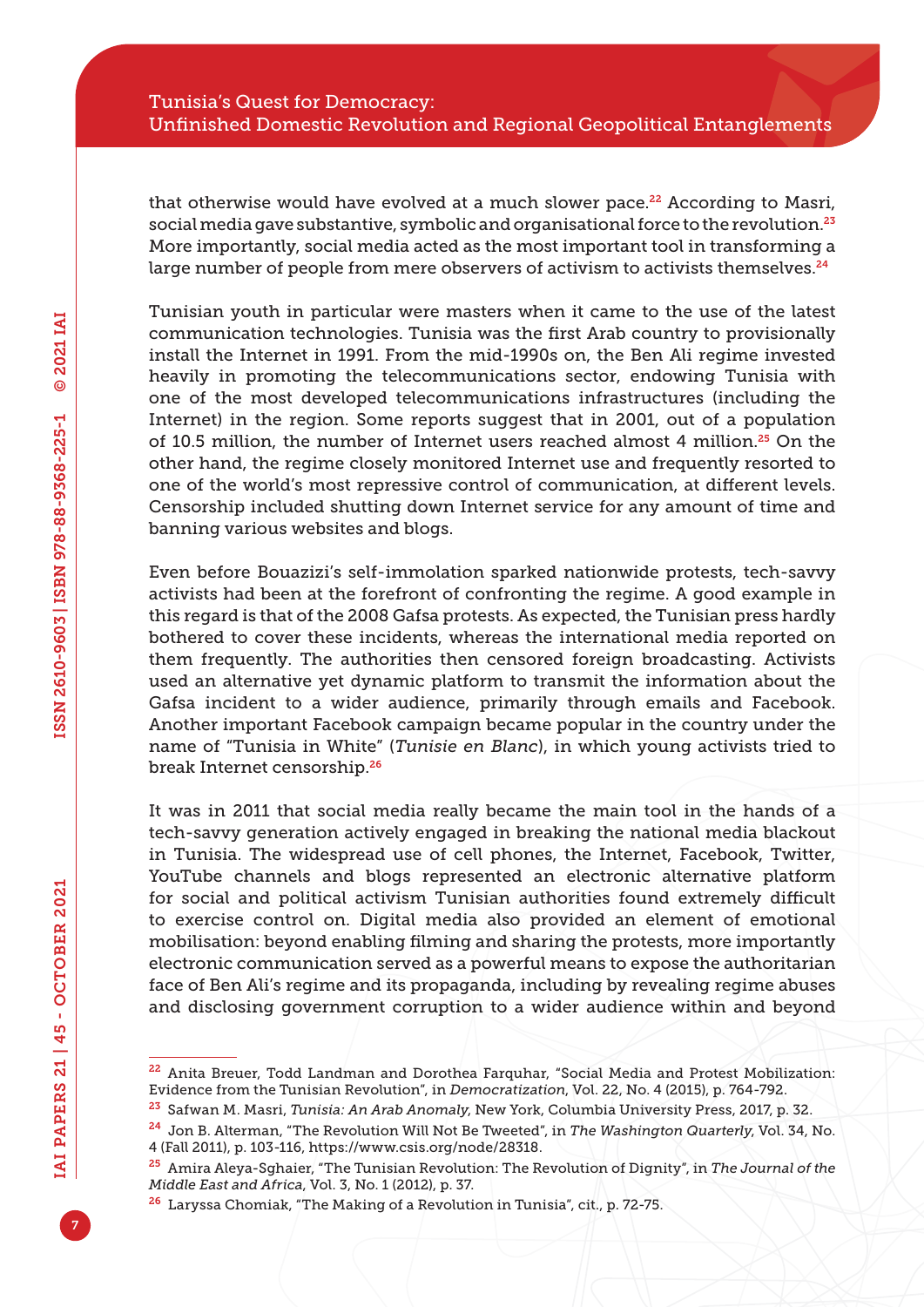Tunisia. This role was compounded by that of international media networks, such as Al Jazeera, El Hiwar, Al Arabiya, the BBC and CNN, covering the revolution.

With Ben Ali's flight to Saudi Arabia in January 2011, the main goal of the brave, short-term Tunisian popular mobilisation had been accomplished. However, throughout the following decade protests and demonstrations never stopped. They actually acquired even more importance in keeping the bar high in terms of people's demands vis-à-vis the unfolding democratic transition and consolidation process. They effectively became part of a learning experience at the grassroots level. Most of them have originated from the southern part of the country, thus reinforcing the idea of two-speed Tunisia in development terms, and have been mainly motivated by the pressing issues of (youth) unemployment and underdevelopment.

In January 2016, a wave of social unrest and violent demonstrations began in Kasserine, after the death of a young man who had contested the results of a hiring procedure, and spread through sixteen other governorates. The protesters complained about unemployment and denounced the corruption plaguing the regional administration.27 In September 2016, in the mining region of Gafsa and in the Jendouba governorate (close to the Algerian border), demonstrators protested against economic marginalisation and local corruption for several weeks.<sup>28</sup> In March 2017, strikes and demonstrations in Tataouine completely blocked all economic activity in the region. According to reports of the event, "protesters proclaimed their right to employment and the development of their marginalised region, where many oil companies operate without accepting any social or environmental responsibility for the development of the area".<sup>29</sup>

Indeed, environmental rights have gradually climbed the ladder of the priorities of popular mobilisation in Tunisia with the setting up of coalitions across CSOs working on overarching issues also in cooperation with external partners.<sup>30</sup> Demonstrators in Tataouine called for concrete measures to foster economic development and people's participation in the legal economy, for example by setting up a free trade zone with neighbouring Libya, and to strip national and international investors, which have access to natural resources, of exploitation rights.<sup>31</sup> New protests broke

<sup>&</sup>lt;sup>27</sup> Silvia Colombo and Hamza Meddeb, "Fostering Inclusiveness", cit., p. 42; Vanessa Szakal, "After Kasserine, Protests Break Out in 16 Governorates", in *Nawaat*, 22 January 2016, [https://nawaat.org/](https://nawaat.org/portail/2016/01/22/after-kasserine-protests-break-out-in-16-governorates) [portail/2016/01/22/after-kasserine-protests-break-out-in-16-governorates.](https://nawaat.org/portail/2016/01/22/after-kasserine-protests-break-out-in-16-governorates)

<sup>28</sup> Hamza Meddeb, "Peripheral Vision", cit.; Maha Yahya, "Great Expectations in Tunisia", in *Carnegie Papers*, March 2016, <https://carnegieendowment.org/publications/63138>.

<sup>29</sup> Hamza Meddeb, "Precarious Resilience: Tunisia's Libyan Predicament", in *MENARA Future Notes*, No. 5 (April 2017), p. 7, <https://www.iai.it/en/node/7722>.

<sup>&</sup>lt;sup>30</sup> For more insights on environmental rights in the context of the Tunisian mobilisation, see Eric Goldstein, "Tunisia's Legacy of Pollution Confronts Democratic Politics", in *Open Democracy*, 23 May 2014, [https://www.opendemocracy.net/en/north-africa-west-asia/tunisias-legacy-of-pollution](https://www.opendemocracy.net/en/north-africa-west-asia/tunisias-legacy-of-pollution-confronts-democratic-politics)[confronts-democratic-politics.](https://www.opendemocracy.net/en/north-africa-west-asia/tunisias-legacy-of-pollution-confronts-democratic-politics)

<sup>31</sup> Youssef Cherif, "The Kamour Movement and Civic Protests in Tunisia", in *Carnegie Articles*, 8 August 2017, [https://carnegieendowment.org/publications/72774;](https://carnegieendowment.org/publications/72774) Alessandra Bajec, "Tunisia: In Tataouine, Socio-Economic Marginalization Is a Time Bomb", in *Bawader*, 24 July 2020, [https://](https://www.arab-reform.net/?p=11217)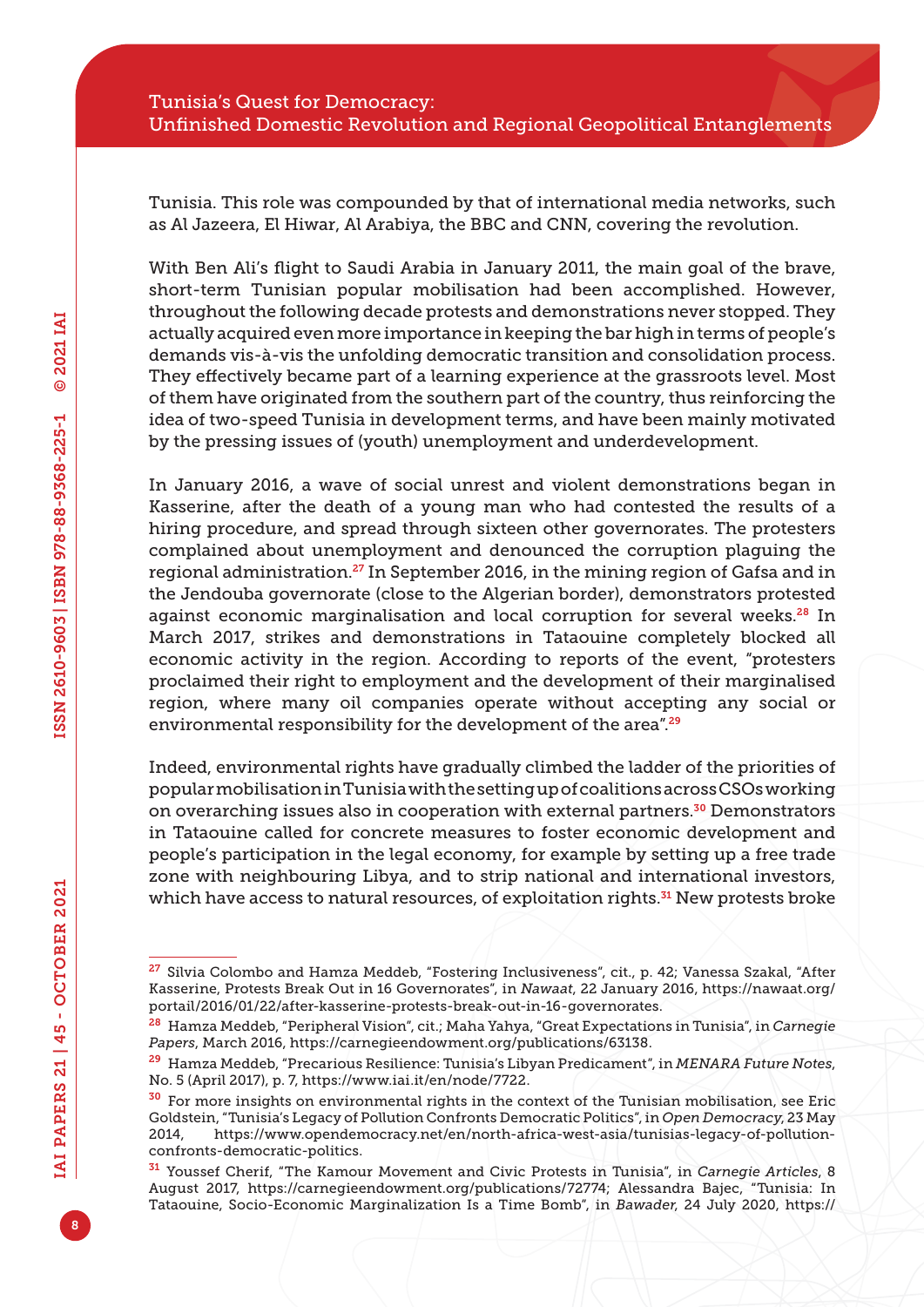out in January 2018 after the passing of the new economic and financial law and following the announcement of new rounds of austerity measures. $32$  A national strike to demand pay increases for public employees in January 2019 brought the country to a halt.<sup>33</sup>

The army and the security apparatuses in general have tended to adopt a harsher response vis-à-vis these more recent protests compared to the 2011 ones due to the general over-securitisation of popular mobilisation and activism by Tunisian authorities influenced by changing regional and international circumstances. This response – which has involved the use of water cannons, police barricades and indiscriminate arrests – has triggered further unrest and has led to violent clashes between officers and protesters.<sup>34</sup>

The high rate of covid-19 infections registered in the country particularly in the first half of 2021, together with the governing authorities' mismanagement of the prevention and vaccination campaigns, led to the multiplication of protests, which took place in spite of the restrictions. It is not by coincidence that President Kaïs Saïed's decisions on 25 July 2021 were taken during the peak of the covid-19 wave with average rates of infections at more than 7,000 daily cases.

All in all, Tunisia's decade-long mobilisation has been characterised by the emergence of new claims framed along previously dormant or hidden collective identities. As argued elsewhere, while before 2011 identity-related issues were generally regarded as taboo – to protect the seemingly homogeneous Arab-Muslim nature of Tunisian identity and the peaceful character of the country – the revolution provided the space and opportunity for a new discourse around the role of minorities to emerge. This discourse has been powerfully framed within the "right to diversity" language (*droit à la différence*) thanks to the relentless work of Tunisian civil society.<sup>35</sup> For example, sectarian, ethnic and even tribal fault lines have started to emerge at the societal level, thus leading to fissures within society and to political competition.

For example, moderate/pragmatic Islamists, such as supporters of the moderate Islamist Ennahda party, and more radical ones (e.g., those supporting the Salafists) started to compete for visibility and power, drawing political lines of demarcation

[www.arab-reform.net/?p=11217.](https://www.arab-reform.net/?p=11217)

<sup>32</sup> Lilia Blaise, "Nearly 800 Arrested in Economic Protests in Tunisia", in *The New York Times*, 12 January 2018, [https://www.nytimes.com/2018/01/12/world/africa/tunisia-tunis-protests](https://www.nytimes.com/2018/01/12/world/africa/tunisia-tunis-protests-arrests.html)[arrests.html;](https://www.nytimes.com/2018/01/12/world/africa/tunisia-tunis-protests-arrests.html) International Crisis Group, Interview with Michaël Béchir Ayari, *Stemming Tunisia's Authoritarian Drift* (video), 11 January 2018, [https://www.crisisgroup.org/node/5916.](https://www.crisisgroup.org/node/5916)

<sup>33</sup> "Tunisia's Powerful UGTT Workers Union Holds Nationwide Strike", in *Al Jazeera*, 17 January 2019, [https://aje.io/j5edj.](https://aje.io/j5edj)

<sup>34</sup> Yasmina Abouzoohour, "Caught in Transition: Tunisia's Protests and the Threat of Repression", in *ECFR Commentaries*, 23 February 2021, [https://ecfr.eu/?p=68181.](https://ecfr.eu/?p=68181)

<sup>&</sup>lt;sup>35</sup> Silvia Colombo et al., "New Trends in Identity Politics in the Middle East and North Africa and Their Impact on State-Society Relations", in *MENARA Working Papers*, No. 14 (October 2018), p. 12- 13,<https://www.iai.it/en/node/9573>.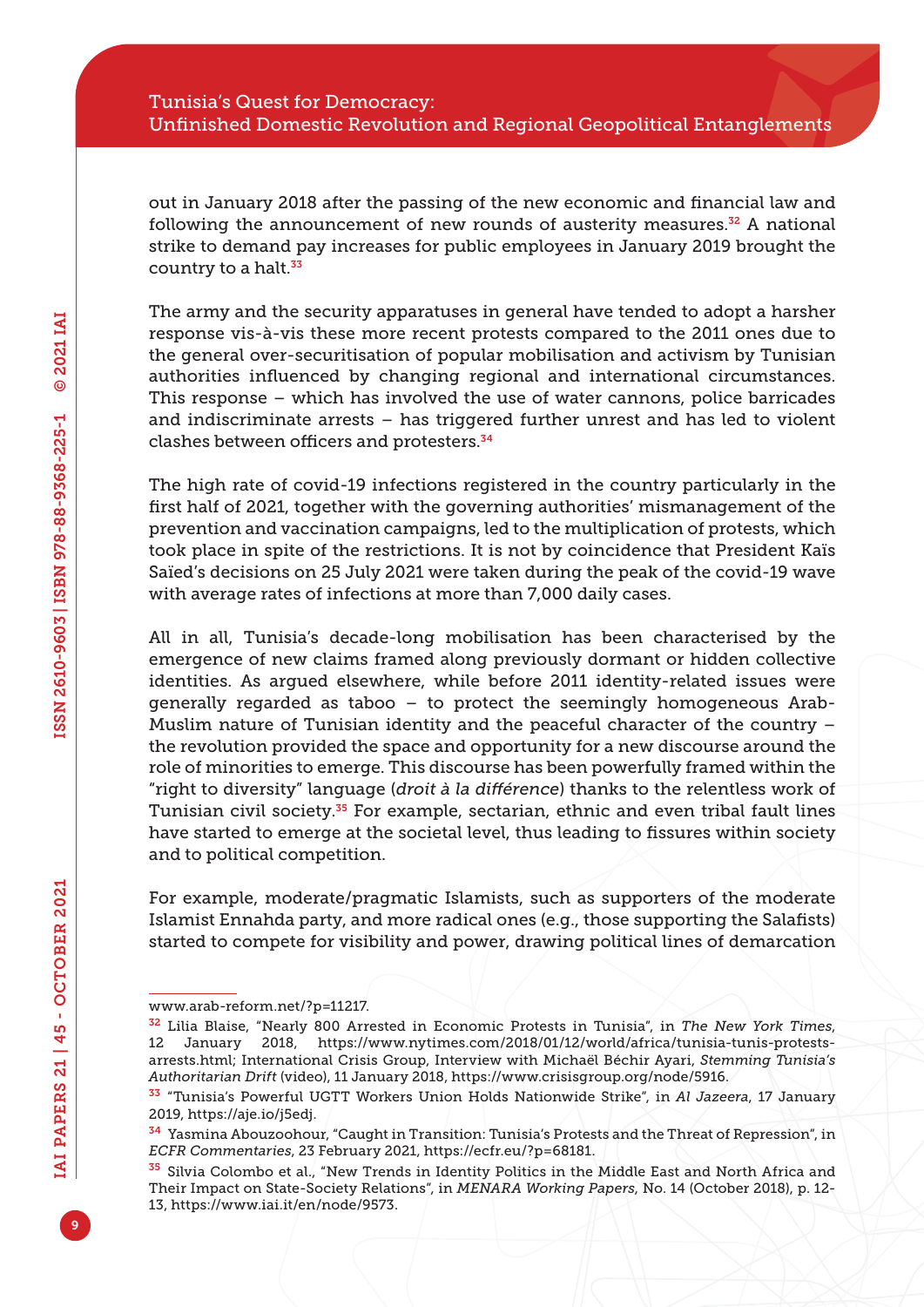between secularists and Islamists and within the Islamist camp itself.<sup>36</sup> Another fault line that has been projected onto Tunisian society for the first time is that between Arab and Amazigh, often inspired by the experience of Moroccan ethnic struggles.<sup>37</sup> Finally, regional and local collective identities have been sharpened vis-à-vis the central powers through the manipulation of previously hidden tribal identities (e.g., for example in the Sfax region), leading to a partial reappearance of tribalism as a way to affirm local identities that are not sufficiently taken into account at the national level.<sup>38</sup>

All these new identity-based claims have had an impact on the two biggest and most important groups in the demonstrations, the youth and the women. Like in other Arab countries, the Tunisian youth have quickly divided along ideological, religious and mainly socio-economic fault lines. This was demonstrated already during the January 2011 revolution when the youth in the cities mainly protested for civil rights while the youth in the countryside took to the streets chanting slogans for better economic conditions, equality and social justice. $39$  This applies also to women's activism. The Tunisian mobilisation around women's issues after 2011 has been deeply divided particularly between the conservative/Islamistleaning groups, on the one hand, and the progressive/secular ones, on the other.<sup>40</sup>

## 2. Political and institutional transition in Tunisia: From the streets to the ballots and back?

When Ben Ali fled the country, many young Tunisians found themselves at the forefront of a historic political transition. Youth-led associations flourished (around 11,400 new organisations in the wake of the revolution $41$ ), all trying to push for the government to adopt an agenda of change centred on youth's problems. Strengthening civil society and youth participation thus became the main objectives of the domestic and global agenda on Tunisia, mainly through the work of charities, grassroots CSOs and international cooperation.42 However, it soon

<sup>39</sup> Author's interview with a Tunisian representative of the youth movement, Tunis, February 2018.

<sup>36</sup> Silvia Colombo and Benedetta Voltolini, "The EU's Engagement with 'Moderate' Political Islam: The Case of Ennahda", in *LSE Middle East Centre Papers*, No. 19 (July 2017),<http://eprints.lse.ac.uk/84065>.

<sup>37</sup> Silvia Colombo et al., "New Trends in Identity Politics in the Middle East and North Africa…", cit., p. 14.

<sup>38</sup> Author's interview with a Tunisian intellectual, Tunis, February 2018.

<sup>40</sup> Author's interview with a Tunisian representative of the women's movement, Tunis, February 2018.

<sup>41</sup> Wafa Ben-Hassine, "Tunisian Civil Society's Unmistakable Role in Keeping the Peace", in *MENASource*, 19 January 2018, [https://www.atlanticcouncil.org/?p=107659.](https://www.atlanticcouncil.org/?p=107659)

<sup>42</sup> International Labour Office, *Transition vers le marché du travail des jeunes femmes et hommes en Tunisie: Résultats de l'enquête auprès des entreprises*, Geneva, International Labour Organisation, 2015, [https://www.ilo.org/employment/areas/youth-employment/WCMS\\_444913/lang--en;](https://www.ilo.org/employment/areas/youth-employment/WCMS_444913/lang--en) European External Action Service (EEAS), *The European Union and Tunisia launch the EU-Tunisia Youth Partnership*, 1 December 2016,<https://europa.eu/!9CTjuQ>.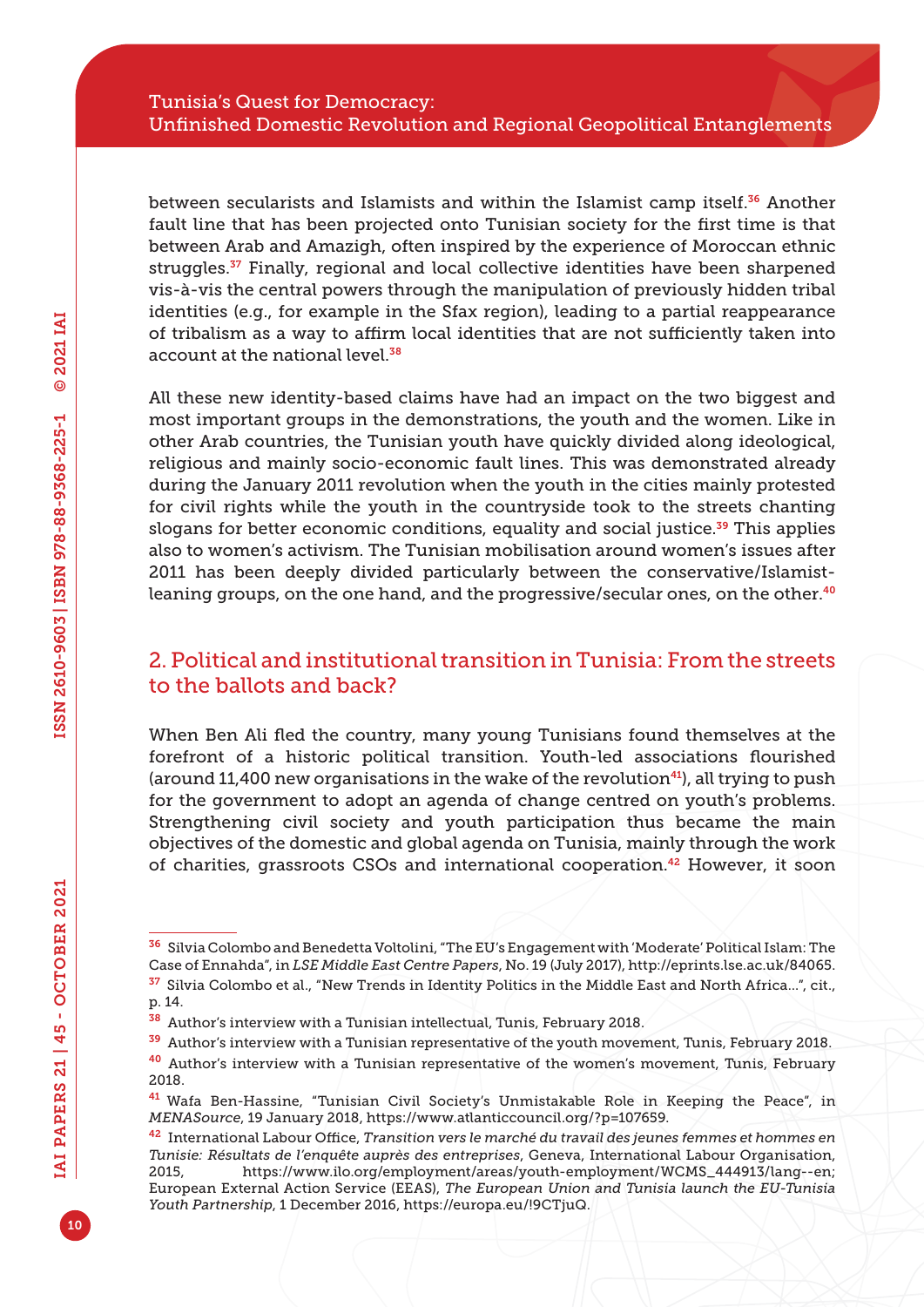became clear that satisfying young Tunisians' demands for more opportunities both in the political and in the economic realms was not easy.

At the institutional level, after two years of intense bargaining, in January 2014 Tunisia was presented with a new Constitution. The renewed focus on youth was illustrated by Article 8 stating that: "[y]outh are an active force in building the nation. The state seeks to provide the necessary conditions for developing the capacities of youth and realising their potential, supports them to assume responsibility, and strives to extend and generalise their participation in social, economic, cultural and political development".<sup>43</sup> Other constitutions of the region do not mention young generations and their role within society so explicitly. However, the policies adopted by successive governments were either in full continuity with the past as they proposed to reinforce supply-side approaches or only able to come up with palliative measures or temporary concessions at best.<sup>44</sup>

The 2012-launched National Strategy for Employment 2013-2017 achieved only meagre results. Since 2011, the main employer for the youth in Tunisia has continued to be the informal sector: the share of young people finding a job in the informal sector increased from 28 per cent in 2010 to 32 per cent in 2015, and reached 54 per cent in 2017.<sup>45</sup> Some of them have also become involved in cross-border smuggling and trafficking with nearby countries such as war-torn Libya and Algeria.46 In addition, irregular migration, radicalisation and violent extremism have tarnished the image of "revolutionary heroes" that had been previously attributed to the youth.47 Indeed young Tunisians have represented the largest group of foreign fighters who have joined the Islamic State to be trained and fight in Syria and Iraq or elsewhere.<sup>48</sup> The International Centre for the Study of Radicalisation and Political Violence has estimated that Tunisia has fuelled ISIS with young Tunisian fighters at a constant pace, reaching a total of three

<sup>43</sup> Silvia Colombo and Hamza Meddeb, "Fostering Inclusiveness", cit., p. 45.

<sup>44</sup> Pietro Marzo, "Why Youth Empowerment Can Sustain Tunisia's Democratic Consolidation", in *IAI Working Papers*, No. 16|09 (April 2016), p. 7,<https://www.iai.it/en/node/6215>.

<sup>45</sup> Silvia Colombo and Hamza Meddeb, "Fostering Inclusiveness", cit., p. 44-45; "Tunisie: L'emploi des jeunes doit être une priorité nationale", in *Directinfo*, 4 October 2017, [https://directinfo.](https://directinfo.webmanagercenter.com/?p=331189) [webmanagercenter.com/?p=331189.](https://directinfo.webmanagercenter.com/?p=331189)

<sup>46</sup> Max Gallien, "Informal Institutions and the Regulation of Smuggling in North Africa", in *Perspectives on Politics*, Vol. 18, No. 2 (June 2020), p. 492-508, [https://doi.org/10.1017/S1537592719001026.](https://doi.org/10.1017/S1537592719001026)

<sup>&</sup>lt;sup>47</sup> Author's interview with a civil society activist working on youth de-radicalisation, Tunis, February 2018; World Bank, "Breaking the Barriers to Youth Inclusion", in *World Bank Reports*, No. 89233-TN (2014), p. xiii-xiv, <http://hdl.handle.net/10986/20693>; Isabel Schäfer, "Fostering a Youth-Sensitive Approach in the EU's Policies towards the South and East Mediterranean Countries – The Case of Tunisia", in Silvia Colombo (ed.), "Youth Activism in the South and East Mediterranean Countries since the Arab Uprisings: Challenges and Policy Options", in *EuroMeSCo Joint Policy Studies*, No. 2 (February 2016), p. 66-67, [https://www.iemed.org/?p=17077.](https://www.iemed.org/?p=17077)

<sup>48</sup> Dario Cristiani, "The Geography of Discontent: Tunisia's Syrian Fighter Dilemma", in *Terrorism Monitor*, Vol. 12, No. 20 (24 October 2014), <https://jamestown.org/?p=14493>; Georges Fahmi and Hamza Meddeb, "Market for Jihad. Radicalization in Tunisia", in *Carnegie Papers*, October 2015, [https://carnegieendowment.org/publications/61629.](https://carnegieendowment.org/publications/61629)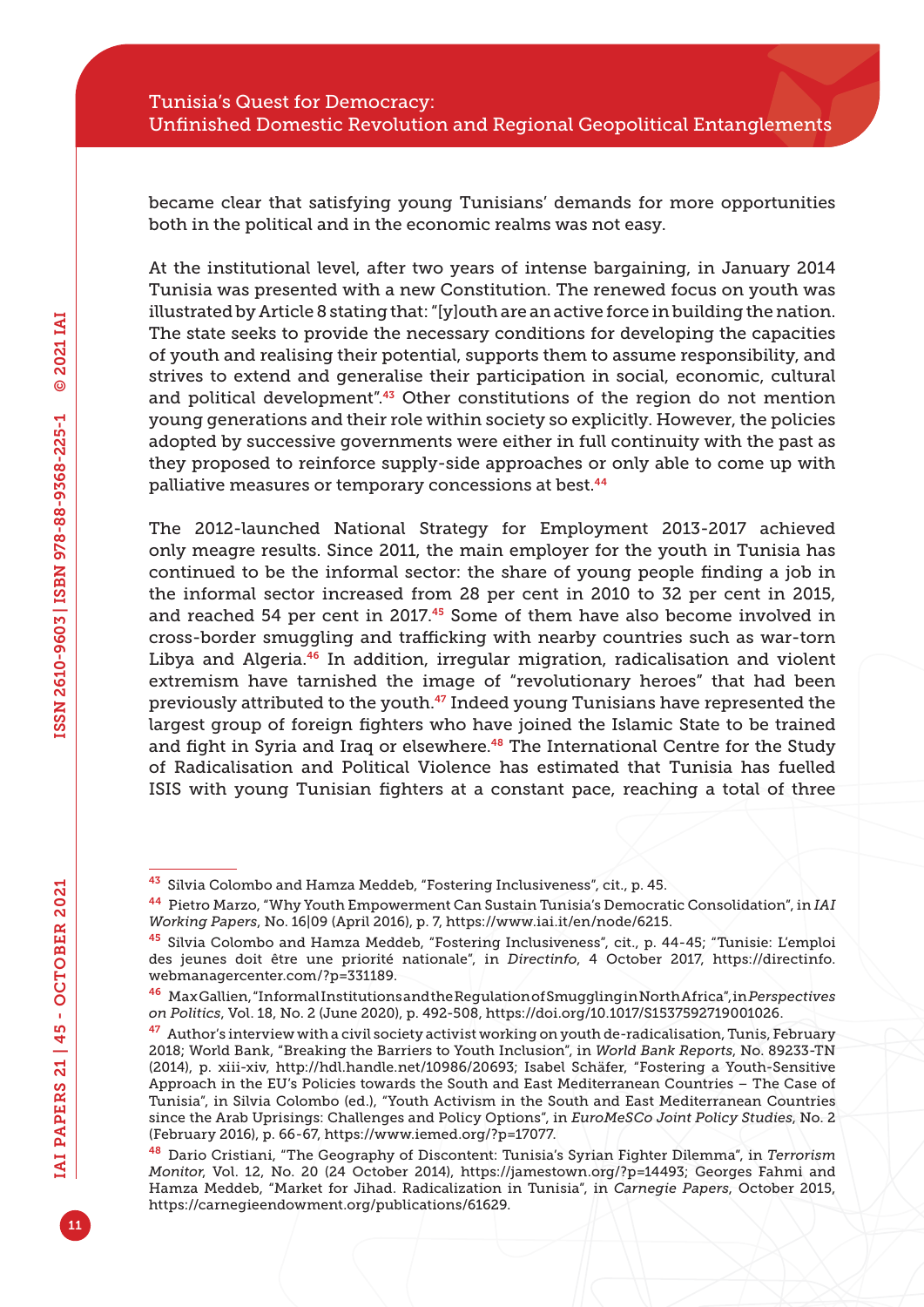#### thousand<sup>49</sup>

Moving from security challenges to domestic politics, from an institutional and procedural point of view Tunisia has ticked all the boxes towards accomplishing the democratic transition mainly thanks to the prevailing moderation and consensusdriven attitudes as well as the search for peaceful coexistence and compromise among the different domestic political and social forces.<sup>50</sup> This is not to say that the Tunisian political transition to democracy has been devoid of conflicts, some if which have even escalated into criminal actions such as the assassination of prominent secular leader Chokri Belaid on 6 February 2013 and the murder of leftist leader Mohamed Brahmi in late July 2013. The years between 2011 and 2015 were particularly tense. Some have claimed it to be a period of "national cold war", while others have defined it as the "golden age" of civil society activism – in an interesting but complementary conflict of perceptions.<sup>51</sup>

In spite of their proliferation after 2011, political parties have remained extremely weak. More than two hundred parties exist today but only around fifty among them can be regarded as viable organisations and only fifteen have made it into the Parliament during the latest round of parliamentary elections.<sup>52</sup> Some of these parties are empty shells unable to channel new ideas into the policy-making process. The reform agenda has stalled and the revolutionary spirit of the protests has been diluted.<sup>53</sup> Successive coalition governments have failed to reform the justice system, which remains only partially independent and characterised by laws dating back to the beginning of the 1900s, and the security sector, which continues to be undemocratic, inefficient and coercive.

What is more troublesome, successive political executives have failed to address socio-economic problems and regional disparities, leading to growing internal mobilisation, which in turn has negatively impacted the legitimacy of both national and local authorities, undermining societal resilience. The economy has been stagnating in the past decade and suffered a heavy blow in 2020 in terms of GDP growth (-8.6 per cent), with unemployment reaching 16.3 per cent and

<sup>49</sup> Aaron Y. Zelin, "The Tunisian-Libyan Jihadi Connection", in *ICSR Insights*, 6 July 2015, [https://](https://icsr.info/?p=9368) [icsr.info/?p=9368.](https://icsr.info/?p=9368)

<sup>50</sup> Leonardo Morlino, *Changes for Democracy. Actors, Structures, Processes*, Oxford/New York, Oxford University Press, 2012; Amel Boubekeur, "Islamists, Secularists and Old Regime Elites in Tunisia: Bargained Competition", in *Mediterranean Politics*, Vol. 21, No. 1 (2016), p. 107-127, [https://doi.](https://doi.org/10.1080/13629395.2015.1081449) [org/10.1080/13629395.2015.1081449;](https://doi.org/10.1080/13629395.2015.1081449) Alfred Stepan, "Tunisia's Transition and the Twin Tolerations", in *Journal of Democracy*, Vol. 23, No. 2 (April 2012), p. 89-103, [https://www.journalofdemocracy.org/](https://www.journalofdemocracy.org/articles/tunisias-transition-and-the-twin-tolerations) [articles/tunisias-transition-and-the-twin-tolerations](https://www.journalofdemocracy.org/articles/tunisias-transition-and-the-twin-tolerations).

<sup>51</sup> Author's phone interviews with Tunisian activists, May–June 2021.

<sup>52</sup> Author's phone interview with a Tunisian CSO representative, October 2020.

<sup>53</sup> Luigi Narbone, "The EU-Tunisian Relationship After 2011: Resilience, Contestation and the Return of the Neglected Socio-Economic Question", in *Middle East Directions Research Project Reports*, No. 2020/18 (December 2018), p. 5, [https://hdl.handle.net/1814/69264;](https://hdl.handle.net/1814/69264) Sharan Grewal and Shadi Hamid, "The Dark Side of Consensus in Tunisia: Lessons from 2015-2019", in *Brookings Reports*, January 2020, [https://brook.gs/2S3brbd.](https://brook.gs/2S3brbd)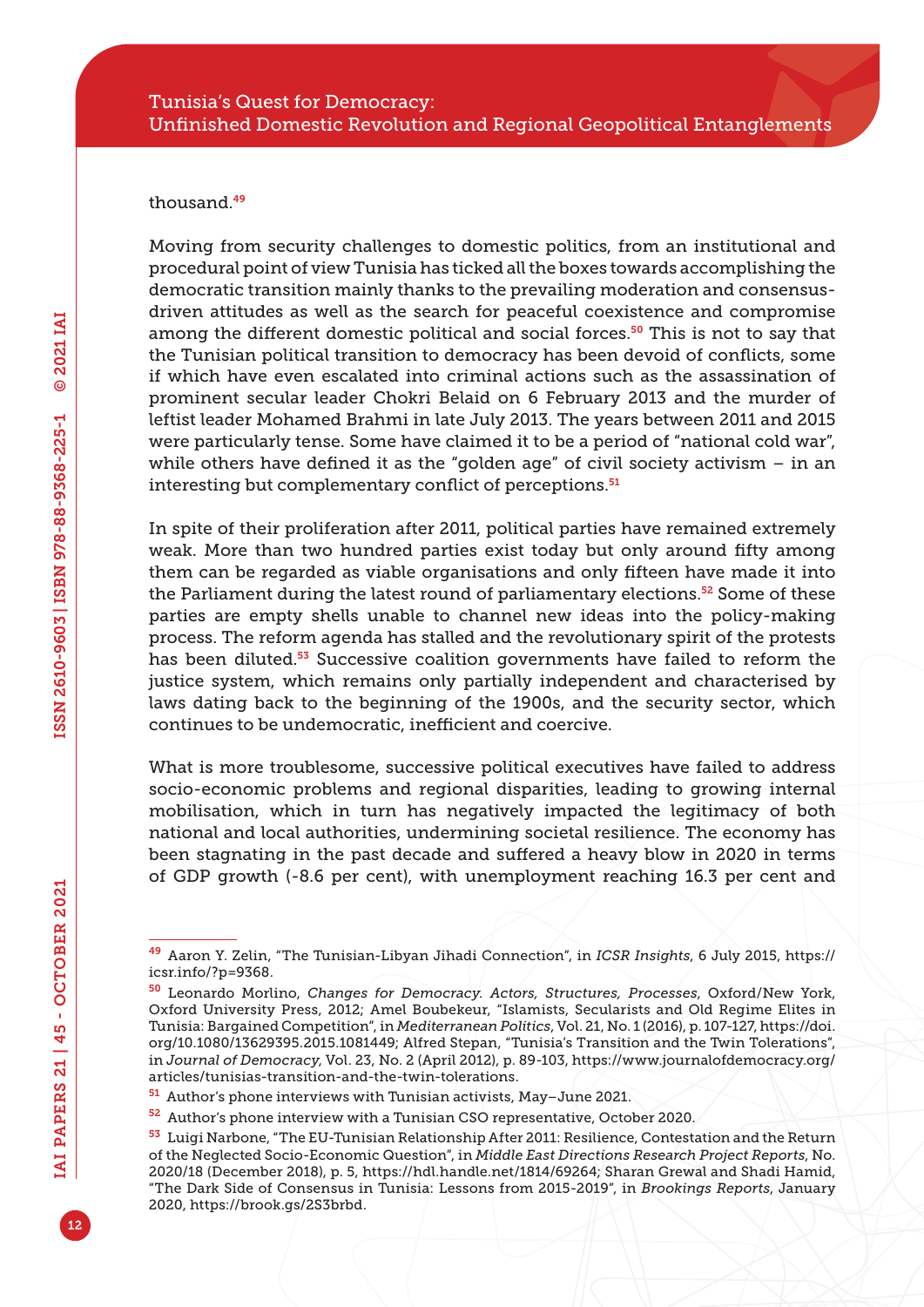rampant inflation.<sup>54</sup> Expectations for a better economic future have plummeted. In 2019, only a third of Tunisians believed that the situation would improve in the coming years, compared to 78 per cent in 2011.<sup>55</sup>

This has led to the subsuming of some of the claims voiced by the protesters under political and institutional, mainly bureaucratic, processes without real change, to conflicts between the key institutions (the President and the Parliament first and foremost) that fuel governance problems, and lastly to the return of political figures from the days of Ben Ali. During the 2018 municipal elections participation was low and traditional parties (of both Islamist and secular leanings) performed badly compared to independent candidates. Similarly, in the 2019 presidential and parliamentary elections new political figures, espousing populist slogans and agendas, gained traction. It is in this context that traditional political forces have suffered an even heavier blow due to the existing uncertainty linked to the 25 July presidential moves.

The President's decisions to concentrate powers in his hands, suspend parts of the 2014 constitution and create a new, hybrid constitutional order that could pave the way to authoritarian restoration came at a delicate moment. Tunisia was moving towards the initial stage of consolidating its democracy, but it was still far from achieving the goal. According to Linz, in a consolidated democracy "none of the major political actors, parties, or organized interests, forces, or institutions consider that there is any alternative to democratic processes to gain power, and [...] no political institution or group has a claim to veto the action of democratically elected decision makers. […] To put it simply, democracy must be seen as the 'only game in town<sup>"56</sup> Clearly this is not the case in Tunisia today. As demonstrated by the 25 July moves and subsequent presidential decrees, the risk of regression to a crisis situation remains around the corner.

All this notwithstanding, Tunisia has managed to remain afloat and has displayed a significant degree of resilience in trailing the complex consolidation path mainly thanks to a vibrant and engaged civil society that has taken upon itself the role of watchdog and custodian of the political processes, from electoral politics to political governance and transparency. The birth of several micro-movements and associations – something that was completely new in light of the previous decades of authoritarianism and repression – has led to a sense of empowerment. In spite of all the existing challenges, Tunisian civil society has acted as the real engine of change and as a barrier to the vagaries of the politicians and the formal political actors.

<sup>54</sup> Yasmina Abouzoohour, "Caught in Transition", cit.

<sup>55</sup> Arab Barometer, *Arab Barometer V: Tunisia Country Report*, 2019, [https://www.arabbarometer.](https://www.arabbarometer.org/wp-content/uploads/ABV_Tunisia_Report_Public-Opinion_2018-2019.pdf) [org/wp-content/uploads/ABV\\_Tunisia\\_Report\\_Public-Opinion\\_2018-2019.pdf.](https://www.arabbarometer.org/wp-content/uploads/ABV_Tunisia_Report_Public-Opinion_2018-2019.pdf)

<sup>56</sup> Juan J. Linz, "Transitions to Democracy", in *The Washington Quarterly*, Vol. 13, No. 3 (Summer 1990), p. 158.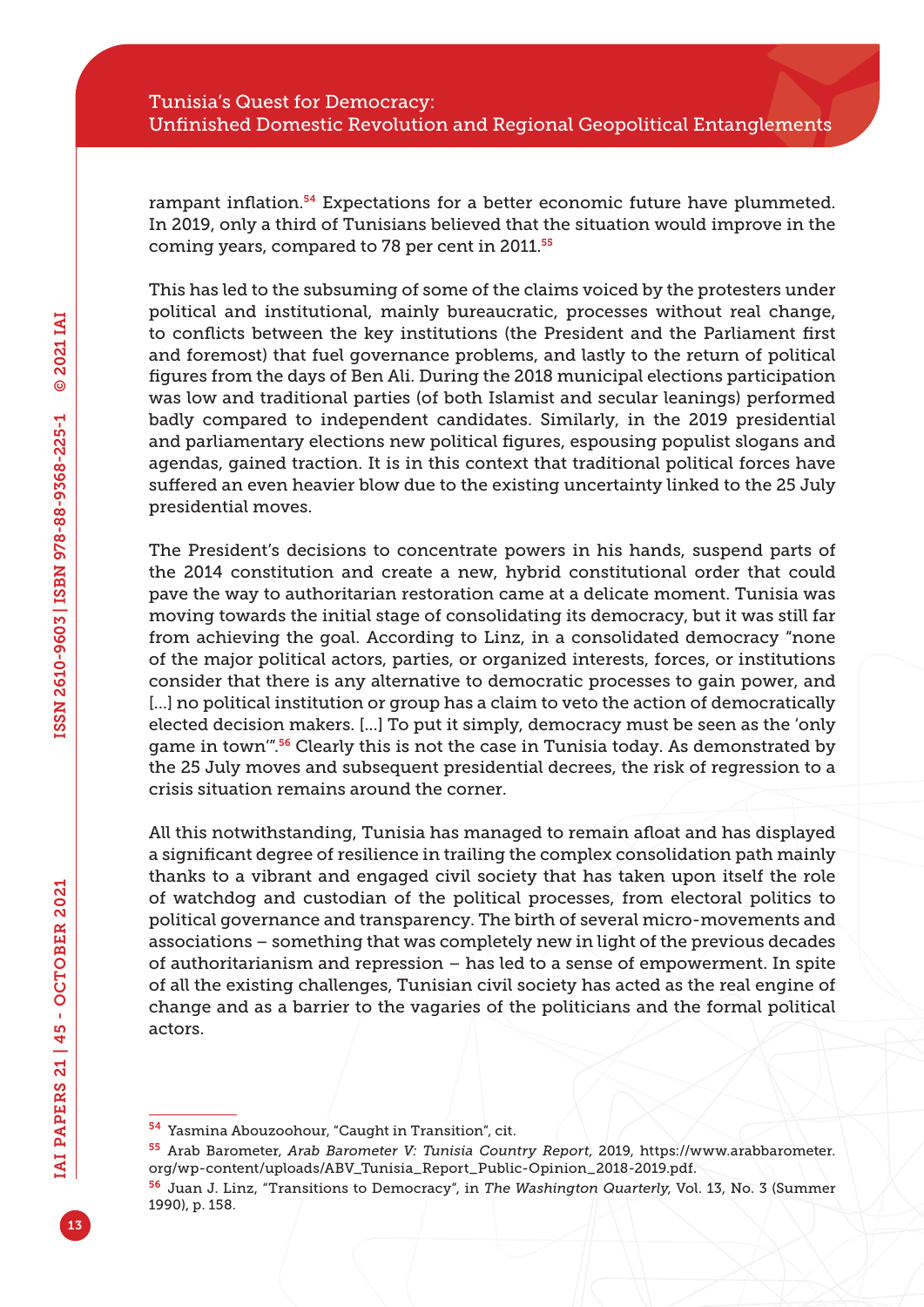It has mainly been thanks to the civil society's continuous mobilisation following 2011 that some progress has been made in making the Tunisian state more democratic, accountable and responsive. $57$  For example, on gender issues, the concept of "equality" has made its way into the final text of the Constitution with Article 20 stating that: "all the citizens have the same rights and the same duties. They are equal in front of the law without any discrimination". In addition, Article 45 defines the role of the state as the guarantor of women's protection.<sup>58</sup> Furthermore, it was thanks to the mobilisation of more than a hundred women's associations that a new law introducing the concepts of "violence against women", of "moral and sexual violence", and of "economic exploitation" was finally adopted in July 2017 after having stalled in the legislative process for more than twenty years. $59$ Similarly, it was thanks to the growing societal salience acquired by regional and local collective, identity-based claims that the issue of the inequalities between the centre and the peripheries entered the public debate forcefully, to the extent that the "*Code des collectivités locales*", namely the organic law regulating regional and local governance was adopted by the Parliament only ten days before the Tunisian municipal elections held on 6 May 2018.<sup>60</sup>

## 3. Regional turmoil and the need to protect Tunisia's democratisation process: The role of the EU

If the years between 2011 and 2015 were characterised by intense domestic political conflicts as a result of institutional disagreements and popular struggles over civic and political rights, since 2015 socio-economic issues have taken precedence amongst the factors around which popular activism has coalesced. This has been compounded by external interferences, which have made Tunisia's path towards democracy increasingly fragile.

The democratisation literature insists on the importance of considering external factors particularly during the democratic consolidation phase.<sup>61</sup> In this sense, Tunisia's experience represents a textbook case. At the regional level, external variables range from the impact of the Libyan conflict on Tunisia's material insecurity, particularly in the south, $62$  to the increasingly visible actions taken

<sup>57</sup> Silvia Colombo, *Political and Institutional Transition in North Africa*, cit.

<sup>58</sup> Silvia Colombo and Hamza Meddeb, "Fostering Inclusiveness", cit., p. 46.

<sup>59</sup> Ibid., p. 34-56.

<sup>60</sup> The previous local elections in Tunisia had been held in 2010. See Silvia Colombo et al., "New Trends in Identity Politics in the Middle East and North Africa…", cit., p. 23.

<sup>61</sup> See, for example, Laurence Whitehead (ed.), *The International Dimensions of Democratization. Europe and the Americas*, Oxford, Oxford University Press, 1996; Amichai Magen and Leonardo Morlino (eds), International Actors, *Democratization and the Rule of Law. Anchoring Democracy?*, New York/London, Routledge, 2009.

<sup>62</sup> Robbie Gramer and Humza Jilani, "Libya an Obstacle on Tunisia's Path to Stability", in *Foreign Policy*, 6 August 2018, [https://foreignpolicy.com/2018/08/06/libya-an-obstacle-on-tunisias-path](https://foreignpolicy.com/2018/08/06/libya-an-obstacle-on-tunisias-path-to-stability)[to-stability](https://foreignpolicy.com/2018/08/06/libya-an-obstacle-on-tunisias-path-to-stability).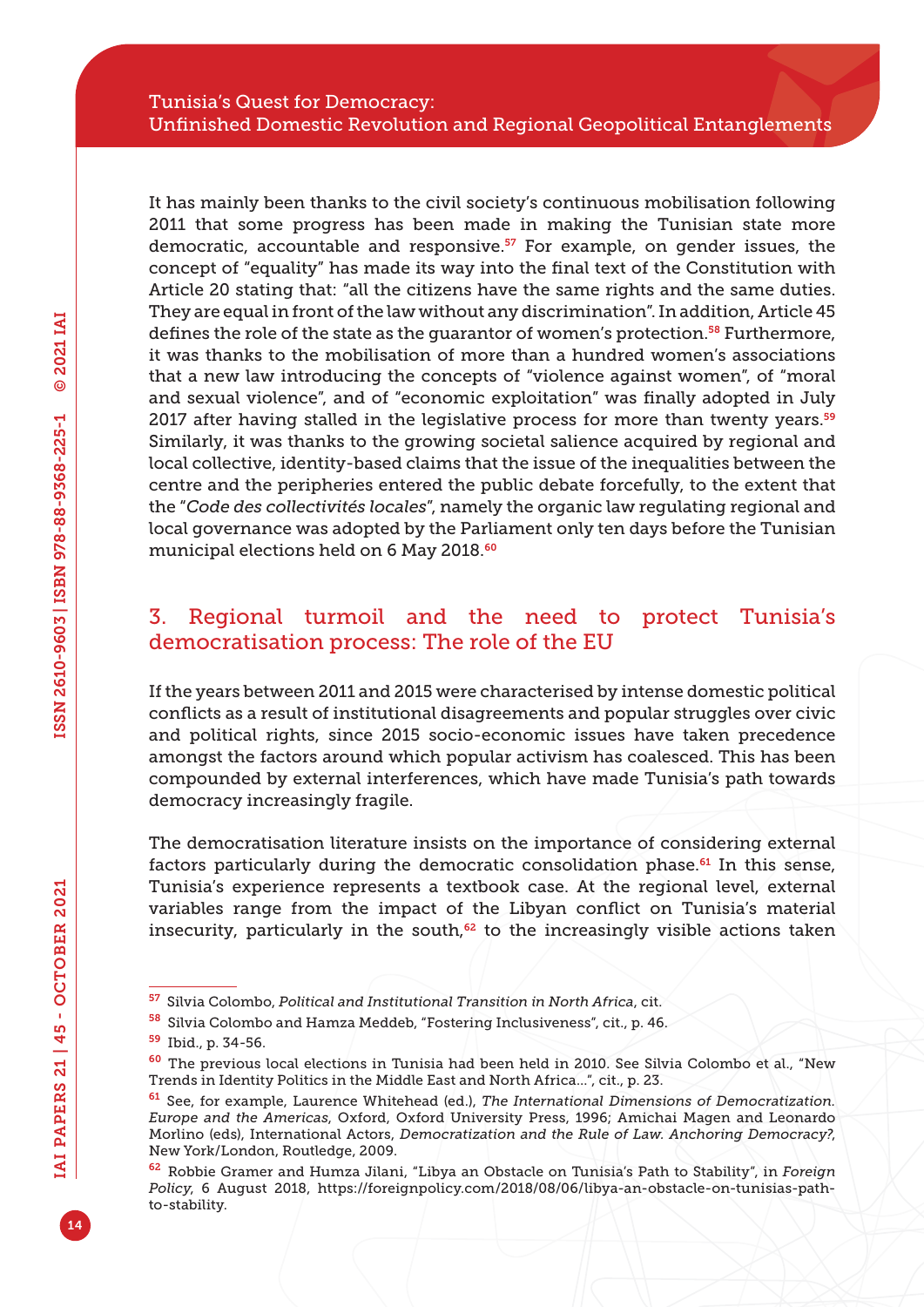by some Arab Gulf countries. At the international level, such variables concern the evolution of Europe-Tunisia relations, both at the EU level and at member states level, and the role of other external players such as the United States and the international financial institutions (for example the International Monetary Fund, with which Tunisia negotiated a 2.9 billion US dollars bailout in April 2016) in supporting or endangering Tunisian democratisation. The negative influence exerted by the neighbouring Libyan conflict and by Gulf-driven propaganda and political/economic pressures on Tunisia's democratisation has not been offset by a positive engagement by the EU and other external players.

Tunisia was the first country to sign an Association Agreement with Europe in the framework of the Euro-Mediterranean Partnership in the mid-1990s. At the time of the 2011 revolution and during the initial phase of the democratic transition, the EU was among the most forthcoming supporters of Tunisia's desire to break with the past. In the framework of its own soul-searching exercise, the EU realised that it had underestimated the needs and power of the society. The spectrum of initiatives and funds channelled through civil society in Tunisia therefore increased. They were systematised with the launch of the *Programme d'Appui à la Société Civile* (amongst others), which mobilised 7 million euro in support of more than seventy civil society-focused projects between 2012 and 2016. The EU also co-funded the creation of the *<Jamaity.org>* platform in 2014, bringing together more than 1,600 Tunisian CSOs that had been active during the 2011 revolution.<sup>63</sup>

In spite of this positive record, the EU's engagement with civil society in Tunisia remains fraught with problems. First, the EU's support to CSOs has been fragmented along different policy lines (such as development cooperation, the promotion of human rights and democracy) and funding instruments, each of which has its own logic and little coordination. Second, the agenda that informs the EU's support for civil society has largely been driven by the EU itself or at best has been worked out in cooperation with the government authorities, with no significant involvement of the CSOs in the planning and designing of activities. Third, the EU tends to promote civil society based on its own liberal-democratic model, which has meant that some CSOs have had access to funds, training and engagement opportunities because they are more in line with Western rhetoric and procedures, while others have been overlooked irrespective of their links to and ability to foster political and social change.<sup>64</sup>

An attempt to overcome these flaws was made with the so-called Tripartite Dialogue. This flagship initiative, 80 per cent of which is funded by the EU, was implemented by EuroMed Rights between 2013 and 2019 with the aim to create a space for dialogue and consultation between CSOs, government authorities and the EU on issues such as migration, social and economic rights, justice and gender

<sup>63</sup> Silvia Colombo and Hamza Meddeb, "Fostering Inclusiveness", cit., p. 39. For more information, see the official website:<https://jamaity.org>.

<sup>64</sup> Author's interview with the director of a prominent Tunisian CSO, Tunis, January 2018.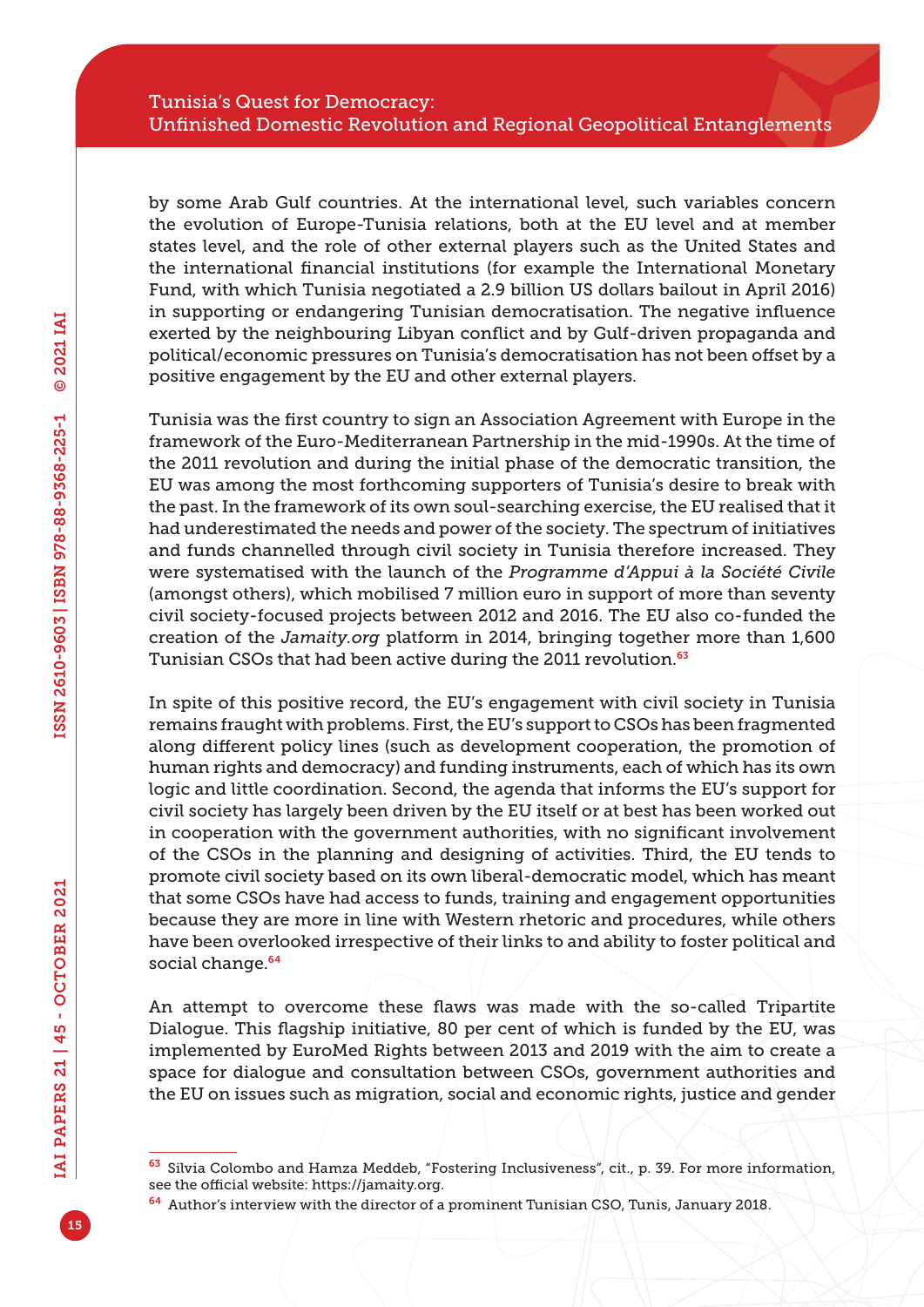equality. Its ultimate goal was to set up a regular, consultative and decisionoriented mechanism to involve Tunisian CSOs in the decision-making process and increase transparency and accountability.<sup>65</sup>

The end of the Tripartite Dialogue is illustrative of the broader trend of EU-Tunisia relations.<sup>66</sup> After the initial support to the Tunisian revolution and the protest movement, since 2015 EU-Tunisia relations have undergone a process of oversecuritisation, parallel to the process that has gone on at the domestic level with the adoption of the much-debated counter-terrorism law in that year.<sup>67</sup> While rhetorically insisting on the need to foster resilience at the state *and* the societal level in the framework of the Global Strategy for the European Union's Foreign and Security Policy, the EU has in practice pursued an agenda of transition without transformation, which is what most people in Tunisia complain about. $68$  This agenda has been characterised by a focus on anti-terrorism, anti-radicalisation and control of irregular migration, on the one hand, and on the *mise à niveau* of the Tunisian economy as a means to facilitate trade cooperation and lay the groundwork for the negotiation of a deeply imbalanced Deep and Comprehensive Free Trade Agreement (DCFTA), which has not yet seen the light – according to EU policy makers – due to the limited absorption capacity of Tunisia.<sup>69</sup> Social aspects standing at the core of Tunisia's struggles for inclusive and democratic development have been disregarded.<sup>70</sup>

Other external players have exploited the gap left by the EU to meddle in Tunisian domestic affairs. Changing patterns of conflict in the broader MENA region, influenced by growing geo-political and geo-economic competition, have posed severe challenges to Tunisia's internal stability, democratic consolidation and pro-European course. Not only has this course been severely tested by the impact of the Libyan conflict, which has caused among other things an increase in the military budget from 0.57 billion US dollars (1.3 per cent of GDP) in 2010 to 1 billion (2.56 per cent of GDP) in 2019,71 but other regional players, *in primis* Turkey and some of

<sup>65</sup> Silvia Colombo and Hamza Meddeb, "Fostering Inclusiveness", cit., p. 40; Author's interview with an advocacy officer at EuroMed Rights working on the Tripartite Dialogue, Tunis, February 2018.

<sup>66</sup> Author's phone interviews with Tunisian activists, May-June 2021.

<sup>67</sup> Youssef Cherif and Kristina Kausch, "Reluctant Pioneers. Towards and New Framework for EU-Tunisia Relations", in Emmanuel Cohen-Hadria (ed.), "The EU-Tunisia Priviledged Partnership – What Next?", in *EuroMeSCo Joint Policy Studies*, No. 10 (April 2018), p. 12-32, [https://www.iemed.](https://www.iemed.org/?p=16266) [org/?p=16266.](https://www.iemed.org/?p=16266)

<sup>68</sup> Silvia Colombo, "'Principled Pragmatism' Reset: For a Recalibration of the EU's Diplomatic Engagement with the MENA Region", in *IAI Papers*, No. 21|39 (September 2021), [https://www.iai.it/](https://www.iai.it/en/node/13972) [en/node/13972.](https://www.iai.it/en/node/13972)

<sup>&</sup>lt;sup>69</sup> For a more critical assessment of the DCFTA and the Tunisian point of view, see Elyes Ghanmi and Guillaume Van der Loo, "What Kind of Future for the EU-Tunisia DCFTA?", in Emmanuel Cohen-Hadria (ed.), "The EU-Tunisia Priviledged Partnership – What Next?", in *EuroMeSCo Joint Policy Studies*, No. 10 (April 2018), p. 58-83, [https://www.iemed.org/?p=16266.](https://www.iemed.org/?p=16266)

<sup>70</sup> Tarek Megerisi, "Back from the Brink: A Better Way for Europe to Support Tunisia's Democratic Transition", in *ECFR Policy Briefs*, June 2021, [https://ecfr.eu/?p=74706.](https://ecfr.eu/?p=74706)

<sup>71</sup> See MacroTrends website: T*unisia Military Spending/Defense Budget 1960-2021*, [https://www.](https://www.macrotrends.net/countries/TUN/tunisia/military-spending-defense-budget)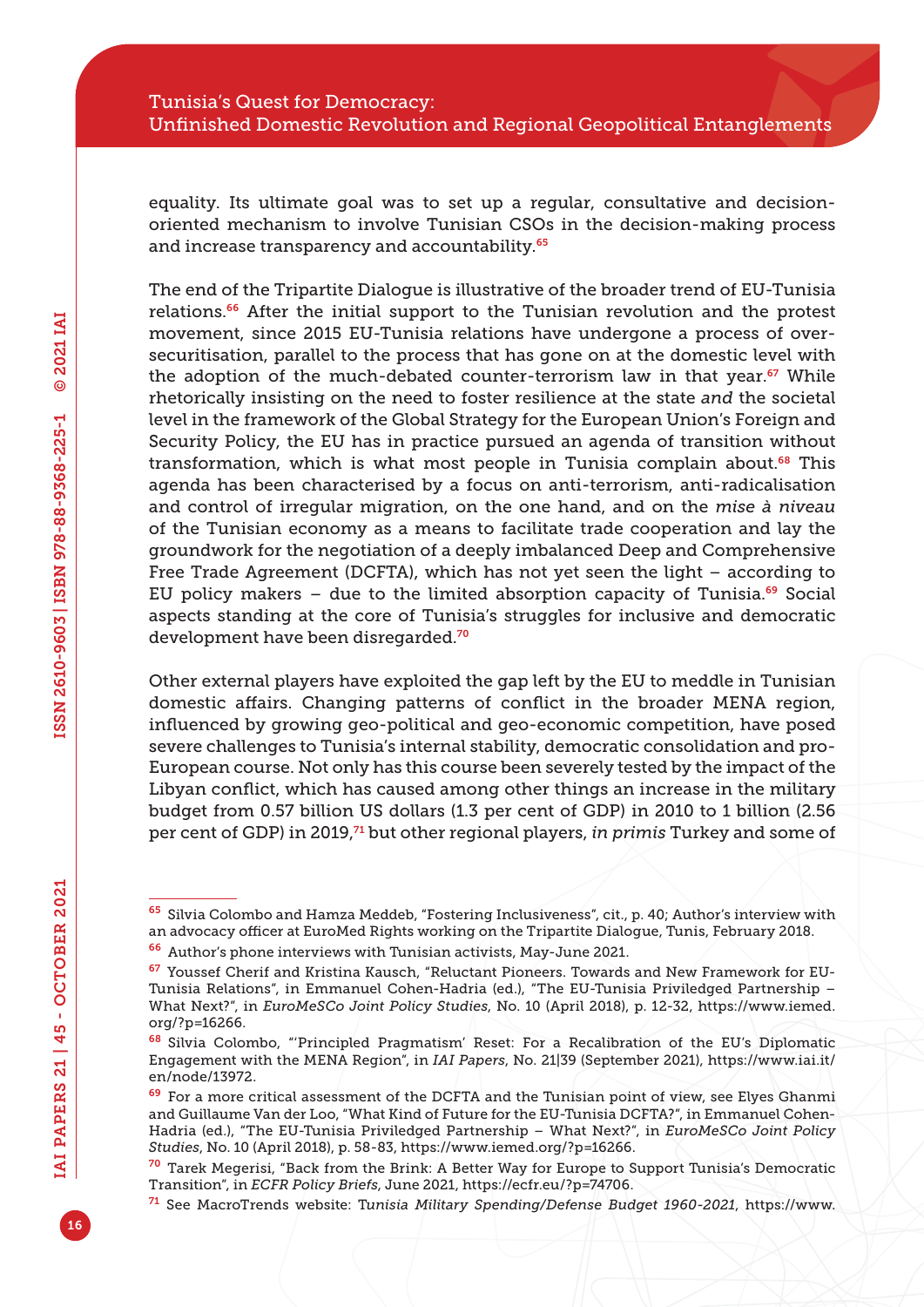the Arab Gulf states, have all stepped up their political, economic and ideological outreach to Tunisia in ways that have been extremely damaging.

Tunisia has suffered from the polarisation and intra-Sunni rivalry between the Arab Gulf states linked to the Qatar boycott in place between 2017 and early 2021.<sup>72</sup> On the one hand, Qatar positioned itself as Tunisia's most important and reliable Gulf-based economic partner by offering a stimulus package worth 1 billion US dollars in loans as well as employment opportunities for up to 20,000 Tunisian university graduates in 2012. In doing so, Qatar capitalised on its long-lasting relation to Ennahda. A similar role has been played by Turkey, which has acquired growing centrality in Tunisian affairs mainly thanks to its intervention in the Libyan conflict.<sup>73</sup>

On the other hand, the United Arab Emirates (UAE) has increased its outreach towards and clout over political opponents of Ennahda and other Tunisian Islamist movements. This anti-Islamist focus is in line with the counter-revolutionary, status-quo oriented policies the UAE has adopted in the broader MENA region since 2011. In the Tunisian case, it has poisoned the political landscape and contributed to raising the tone of confrontation between key domestic political and institutional figures. The tensions between President Kaïs Saïed and the Speaker of the Parliament, and Ennahda leader, Rachid Ghannouchi, are part of this picture.<sup>74</sup> While they largely stem from endogenous political dynamics and the competition for power between two very different political leaders, the UAE's pressures and interferences have been instrumental in turning this personalities-based conflict into a fully-fledged institutional and political crisis with evident pro/anti-Islamist overtones following 25 July 2021.

## Conclusion

In 2011 Tunisia presented a paradox. Many were surprised at how it was possible that a politically stable, educationally progressive and economically prosperous country could explode into country-wide protests that caused the downfall of one of the strongest police states in the MENA region.75 Although the 2011 revolution was sudden and rapid, its genesis had begun much earlier, with its roots in an acute social, political and economic crisis.

[macrotrends.net/countries/TUN/tunisia/military-spending-defense-budget](https://www.macrotrends.net/countries/TUN/tunisia/military-spending-defense-budget).

<sup>72</sup> Youssef Cherif, "The Gulf Crisis Threatens Tunisia's Stability", in *MENASource*, 8 November 2017, [https://www.atlanticcouncil.org/?p=106822.](https://www.atlanticcouncil.org/?p=106822)

<sup>73</sup> Sarra Hlaoui, "Pour Ghannouchi, la priorité est au Qatar et à la Turquie", in *Business News*, 28 April 2020, [https://www.businessnews.com.tn/pour-ghannoui-la-priorite-est-au-qatar-et-a-la](https://www.businessnews.com.tn/pour-ghannoui-la-priorite-est-au-qatar-et-a-la-turquie,519,97956,3)[turquie,519,97956,3.](https://www.businessnews.com.tn/pour-ghannoui-la-priorite-est-au-qatar-et-a-la-turquie,519,97956,3)

<sup>74</sup> Frida Dahmani, "Tunisie : guerre froide entre Kaïs Saïed et Rached Ghannouchi", in *Jeune Afrique*, 2 July 2020, [https://www.jeuneafrique.com/mag/1007068.](https://www.jeuneafrique.com/mag/1007068)

<sup>75</sup> Safwan M. Masri, *Tunisia: An Arab Anomaly*, cit.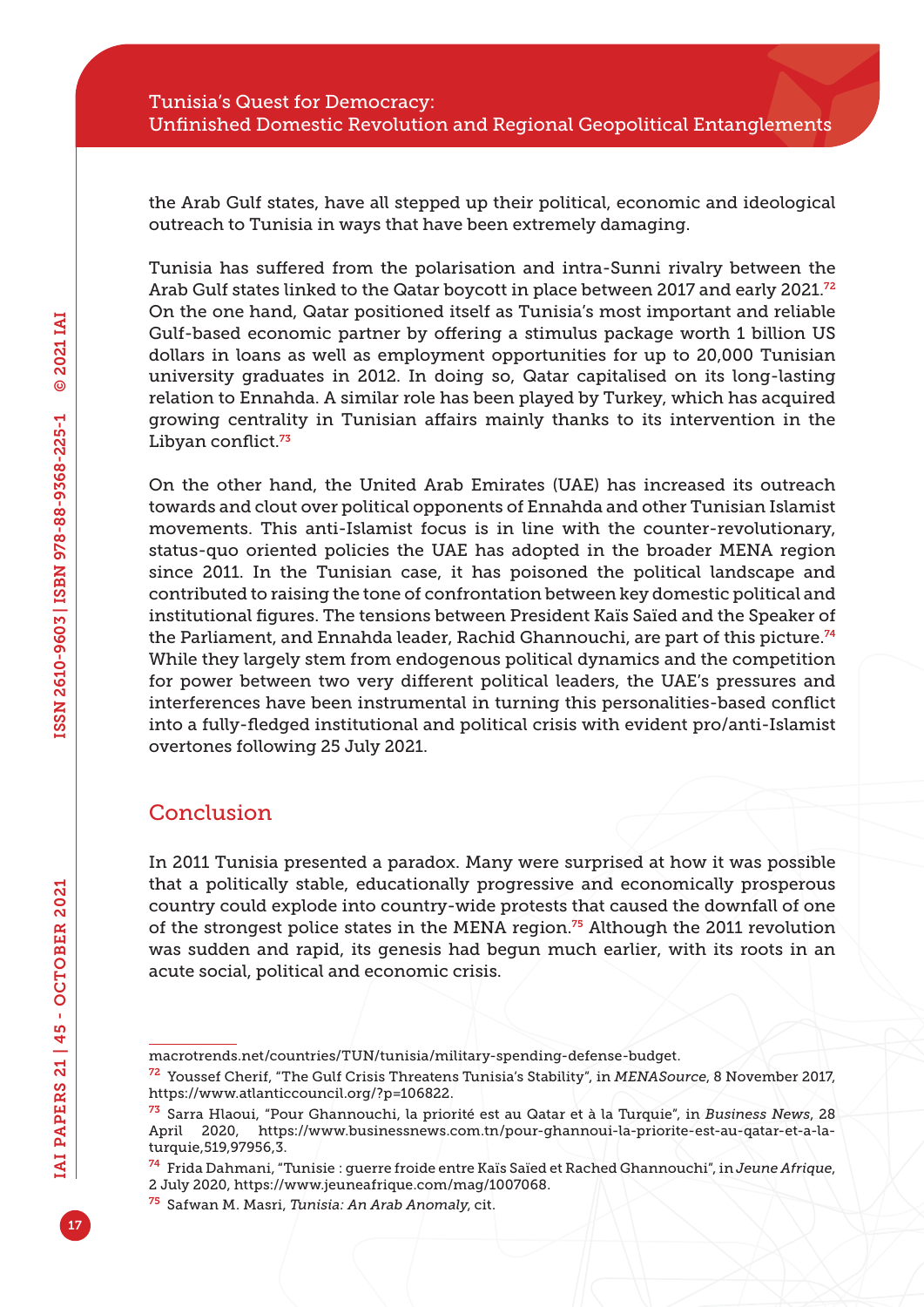The demands of the Tunisian demonstrators in the initial phase of the revolution were simple and similar to those that would eventually be heard in other countries – from Egypt to Syria and from Yemen to Libya. They called for political freedoms, decent economic opportunities and self-dignity.76 Significantly, Tunisia kicked off the unfolding of the "politics of resistance" and the end of the "politics of fear".<sup>77</sup> But this was just the beginning of a decade-long mobilisation process that has continued until today.

Delving into the demands and claims of the demonstrators from 2011 onwards, it is possible to observe a change of focus from civic and political rights (legitimacy, accountability, participation, freedom of expression, representation, effectiveness, gender-based demands) to socio-economic rights with a focus on sustainability (fair employment, environmental rights, end to corruption and to abusive contracts and practices embodied by resource exploitation). This shift signals the transition from the democratic transition phase to the democratic consolidation one and underscores the sense of urgency felt by the Tunisian people at large to undertake veritable socio-economic reforms to consolidate the political-institutional gains. Having a constitution that nominally protects fundamental socio-economic rights is not enough, if these rights cannot be acted upon by the population. Furthermore, regional and international dynamics penetrating into Tunisia's politics and society have proven poisonous for the country's democratic consolidation and have led to a change of discourse at the people's level: from "Tunisia opening up to the world" to "Tunisia protecting itself from the world".<sup>78</sup>

In conclusion, Tunisia's long, complex and still open-ended experience with popular mobilisation allows us to appreciate two aspects. The first concerns the reason why Tunisia has been, and still is, important in the context of broader popular mobilisation dynamics in the MENA region. First, Tunisia is the place where it all started in December 2010 and as such it has dramatically influenced revolutionary, political and institutional experiences elsewhere in the MENA while at the same time significantly diverging from them particularly in the short-term period (2011–2014).79 Second, the Tunisian revolution has manifested the power of collective, rather than individual, eruptions of popular frustration and anger, their active creative potential and their political implications amidst institutional opportunities and obstacles. Third, it is the only country that has achieved substantial progress in terms of democratic transition; at the same time, it is the country with the longest record of protests in the MENA, which has become a constitutive part of its political life and a sign of societal dynamism and of political dialectic. Last but not least, it has seen growing domestic tensions and instability

<sup>76</sup> Peter J. Schraeder and Hamadi Redissi, "Ben Ali's Fall," in *Journal of Democracy*, Vol. 22, No. 3 (July 2011), p. 5-19.

<sup>77</sup> Charles Tripp, *The Power and the People. Paths of Resistance in the Middle East*, New York, Cambridge University Press, 2013, p. 4.

<sup>78</sup> Author's phone interview with a Tunisian intellectual, May 2021.

 $79$  Silvia Colombo, Political and Institutional Transition in North Africa, cit.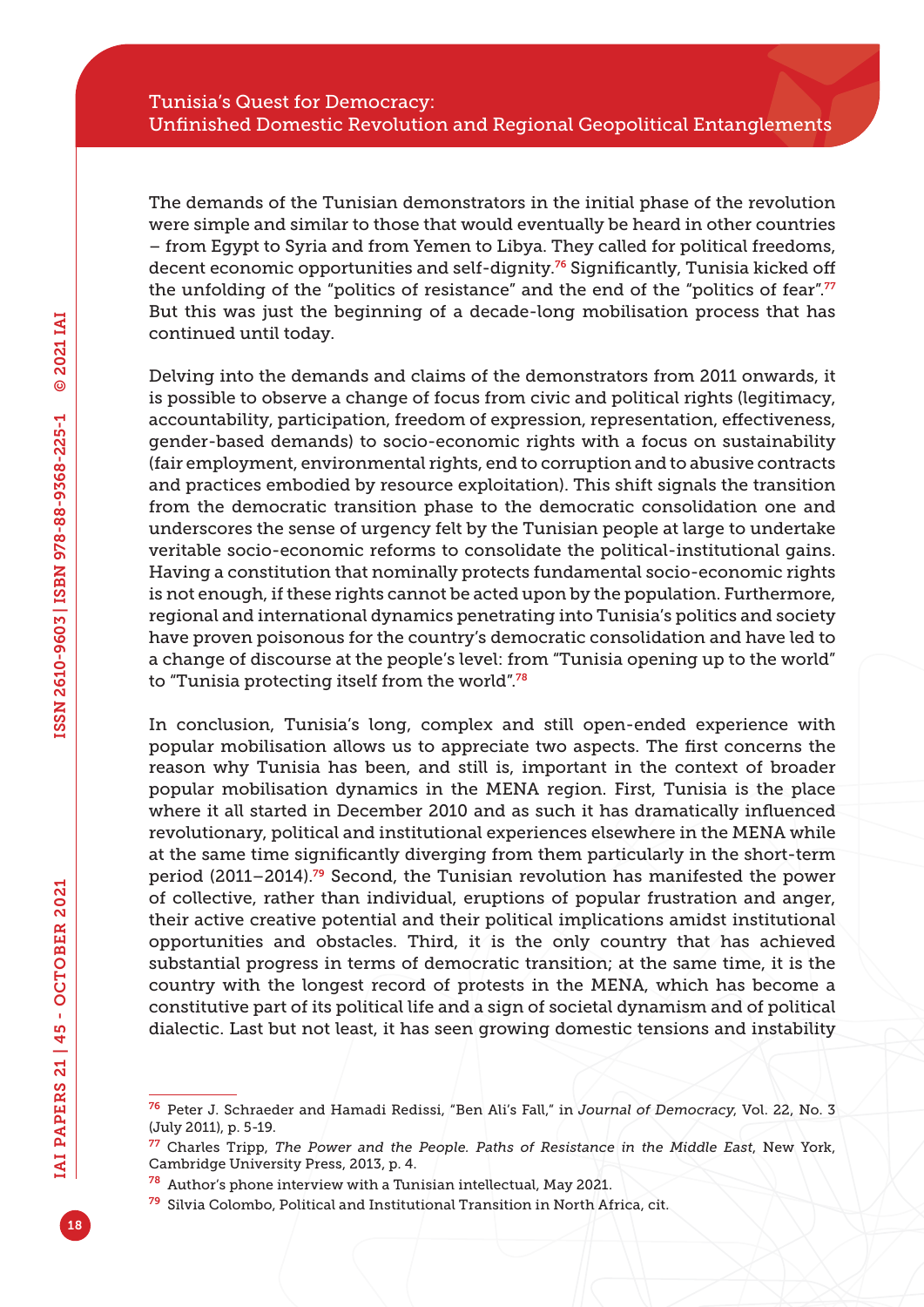#### Tunisia's Quest for Democracy: Unfinished Domestic Revolution and Regional Geopolitical Entanglements

deriving from regional insecurity spill-overs, pressures and interferences, which have not spared other countries in the region as well.

The second aspect is what Tunisia has taught us throughout this decade from the policy perspective. Among the key factors here, it is possible to recall the difference between democratic transition and democratic consolidation – the latter being a much longer and complex process; the importance of addressing socio-economic issues early on during the democratic transition phase in order to prevent them from endangering democratic consolidation; and the need to shield Tunisia from external pressures and interferences and to strengthen bilateral and multilateral relations with those players that are ready to engage with Tunisian society on the basis of an agenda centred on veritable democracy, inclusive rights and social justice. It remains to be seen whether the EU will be up to the challenge.

*Updated 19 October 2021*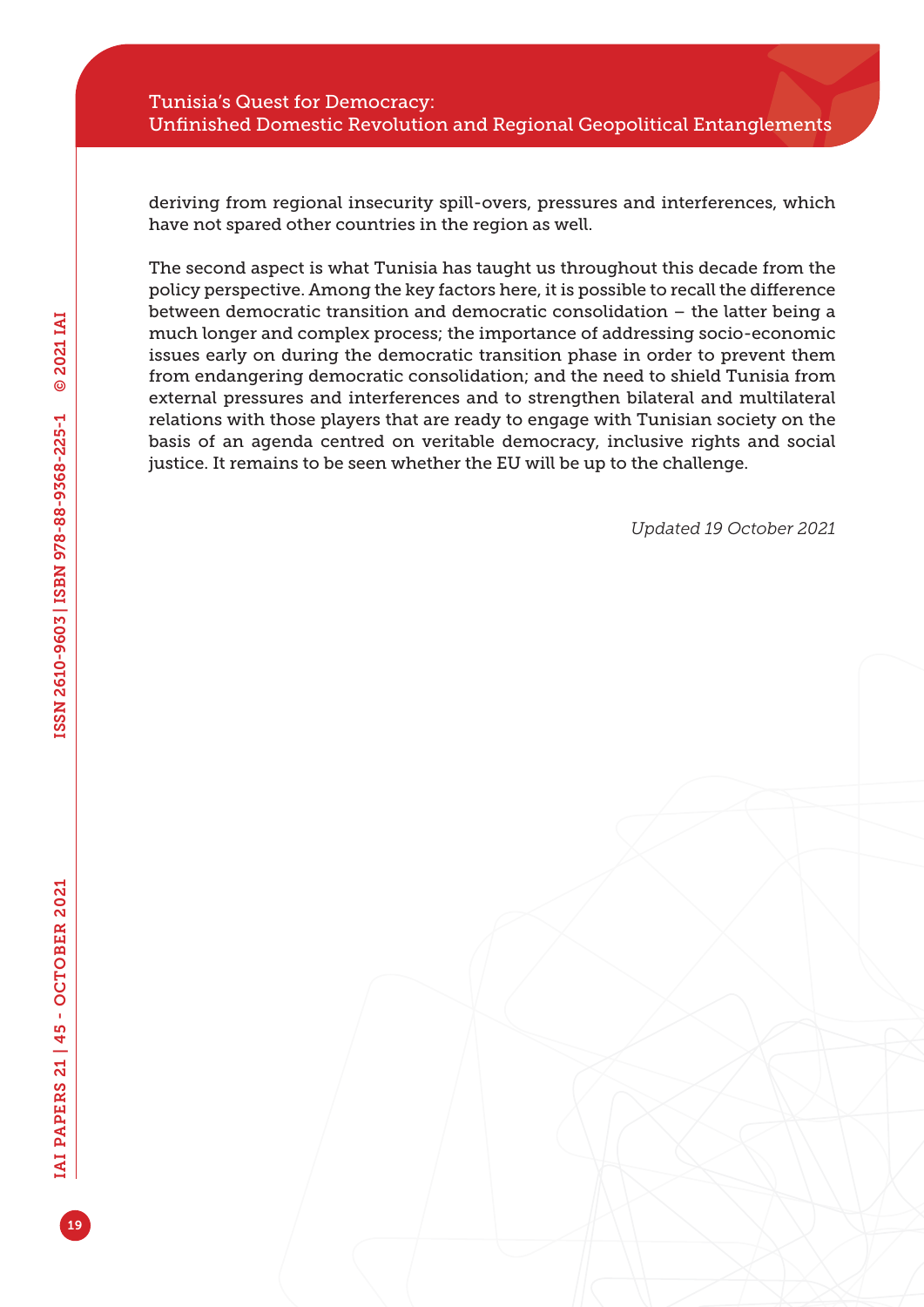### References

Yasmina Abouzoohour, "Caught in Transition: Tunisia's Protests and the Threat of Repression", in *ECFR Commentaries*, 23 February 2021,<https://ecfr.eu/?p=68181>

Lahcen Achy, "Tunisia's Economic Challenges", in *Carnegie Papers*, December 2011,<https://carnegieendowment.org/publications/46304>

Amira Aleya-Sghaier, "The Tunisian Revolution: The Revolution of Dignity", in *The Journal of the Middle East and Africa*, Vol. 3, No. 1 (2012), p. 18-45

Jon B. Alterman, "The Revolution Will Not Be Tweeted", in *The Washington Quarterly*, Vol. 34, No. 4 (Fall 2011), p. 103-116, <https://www.csis.org/node/28318>

Arab Barometer, *Arab Barometer V: Tunisia Country Report*, 2019, [https://](https://www.arabbarometer.org/wp-content/uploads/ABV_Tunisia_Report_Public-Opinion_2018-2019.pdf) [www.arabbarometer.org/wp-content/uploads/ABV\\_Tunisia\\_Report\\_Public-](https://www.arabbarometer.org/wp-content/uploads/ABV_Tunisia_Report_Public-Opinion_2018-2019.pdf)[Opinion\\_2018-2019.pdf](https://www.arabbarometer.org/wp-content/uploads/ABV_Tunisia_Report_Public-Opinion_2018-2019.pdf)

Alessandra Bajec, "Tunisia: In Tataouine, Socio-Economic Marginalization Is a Time Bomb", in *Bawader*, 24 July 2020,<https://www.arab-reform.net/?p=11217>

Joel Beinin, *Workers and Thieves. Labor Movements and Popular Uprisings in Tunisia and Egypt*, Stanford, Stanford Briefs, 2015

Wafa Ben-Hassine, "Tunisian Civil Society's Unmistakable Role in Keeping the Peace", in *MENASource*, 19 January 2018, [https://www.atlanticcouncil.](https://www.atlanticcouncil.org/?p=107659) [org/?p=107659](https://www.atlanticcouncil.org/?p=107659)

Lilia Blaise, "Nearly 800 Arrested in Economic Protests in Tunisia", in *The New York Times*, 12 January 2018, [https://www.nytimes.com/2018/01/12/world/africa/](https://www.nytimes.com/2018/01/12/world/africa/tunisia-tunis-protests-arrests.html) [tunisia-tunis-protests-arrests.html](https://www.nytimes.com/2018/01/12/world/africa/tunisia-tunis-protests-arrests.html)

Amel Boubekeur, "Islamists, Secularists and Old Regime Elites in Tunisia: Bargained Competition", in *Mediterranean Politics*, Vol. 21, No. 1 (2016), p. 107-127, [https://doi.](https://doi.org/10.1080/13629395.2015.1081449) [org/10.1080/13629395.2015.1081449](https://doi.org/10.1080/13629395.2015.1081449)

Anita Breuer, Todd Landman and Dorothea Farquhar, "Social Media and Protest Mobilization: Evidence from the Tunisian Revolution", in *Democratization*, Vol. 22, No. 4 (2015), p. 764-792

John Chalcraft, *Popular Politics in the Making of the Modern Middle East*, New York, Cambridge University Press, 2016

Youssef Cherif, "The Gulf Crisis Threatens Tunisia's Stability", in *MENASource*, 8 November 2017, <https://www.atlanticcouncil.org/?p=106822>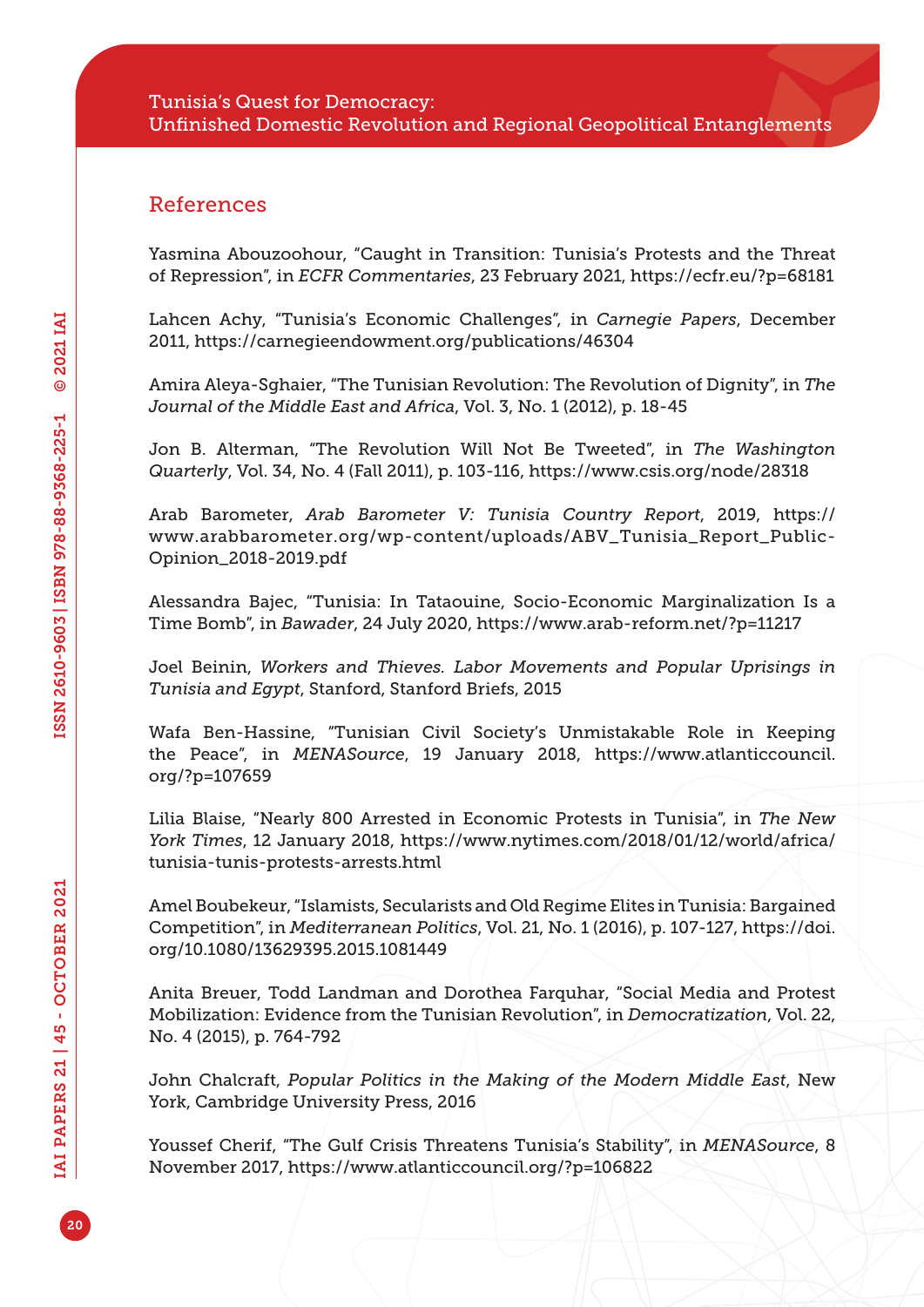Youssef Cherif, "The Kamour Movement and Civic Protests in Tunisia", in *Carnegie Articles*, 8 August 2017, <https://carnegieendowment.org/publications/72774>

Youssef Cherif and Kristina Kausch, "Reluctant Pioneers. Towards and New Framework for EU-Tunisia Relations", in Emmanuel Cohen-Hadria (ed.), "The EU-Tunisia Priviledged Partnership – What Next?", in *EuroMeSCo Joint Policy Studies*, No. 10 (April 2018), p. 12-32,<https://www.iemed.org/?p=16266>

Laryssa Chomiak, "The Making of a Revolution in Tunisia", in *Middle East Law and Governance*, Vol. 3, No. 1-2 (March 2011), p. 68-83

Silvia Colombo, *Political and Institutional Transition in North Africa. Egypt and Tunisia in Comparative Perspective*, London/New York, Routledge, 2018

Silvia Colombo, "'Principled Pragmatism' Reset: For a Recalibration of the EU's Diplomatic Engagement with the MENA Region", in *IAI Papers*, No. 21|39 (September 2021), <https://www.iai.it/en/node/13972>

Silvia Colombo and Hamza Meddeb, "Fostering Inclusiveness: A New Roadmap for EU-Tunisia Relations and the Engagement with Civil Society", in Emmanuel Cohen-Hadria (ed.), "The EU-Tunisia Priviledged Partnership – What Next?", in *EuroMeSCo Joint Policy Studies*, No. 10 (April 2018), p. 34-56, <https://www.iemed.org/?p=16266>

Silvia Colombo and Benedetta Voltolini, "The EU's Engagement with 'Moderate' Political Islam: The Case of Ennahda", in *LSE Middle East Centre Papers*, No. 19 (July 2017), <http://eprints.lse.ac.uk/84065>

Silvia Colombo et al., "New Trends in Identity Politics in the Middle East and North Africa and Their Impact on State-Society Relations", in *MENARA Working Papers*, No. 14 (October 2018), <https://www.iai.it/en/node/9573>

Dario Cristiani, "The Geography of Discontent: Tunisia's Syrian Fighter Dilemma", in *Terrorism Monitor*, Vol. 12, No. 20 (24 October 2014), [https://jamestown.](https://jamestown.org/?p=14493) [org/?p=14493](https://jamestown.org/?p=14493)

Frida Dahmani, "Tunisie : guerre froide entre Kaïs Saïed et Rached Ghannouchi", in *Jeune Afrique*, 2 July 2020, <https://www.jeuneafrique.com/mag/1007068>

European External Action Service (EEAS), *The European Union and Tunisia launch the EU-Tunisia Youth Partnership*, 1 December 2016,<https://europa.eu/!9CTjuQ>

Georges Fahmi and Hamza Meddeb, "Market for Jihad. Radicalization in Tunisia", in *Carnegie Papers*, October 2015, [https://carnegieendowment.org/](https://carnegieendowment.org/publications/61629) [publications/61629](https://carnegieendowment.org/publications/61629)

Max Gallien, "Informal Institutions and the Regulation of Smuggling in North Africa", in *Perspectives on Politics*, Vol. 18, No. 2 (June 2020), p. 492-508, [https://](https://doi.org/10.1017/S1537592719001026)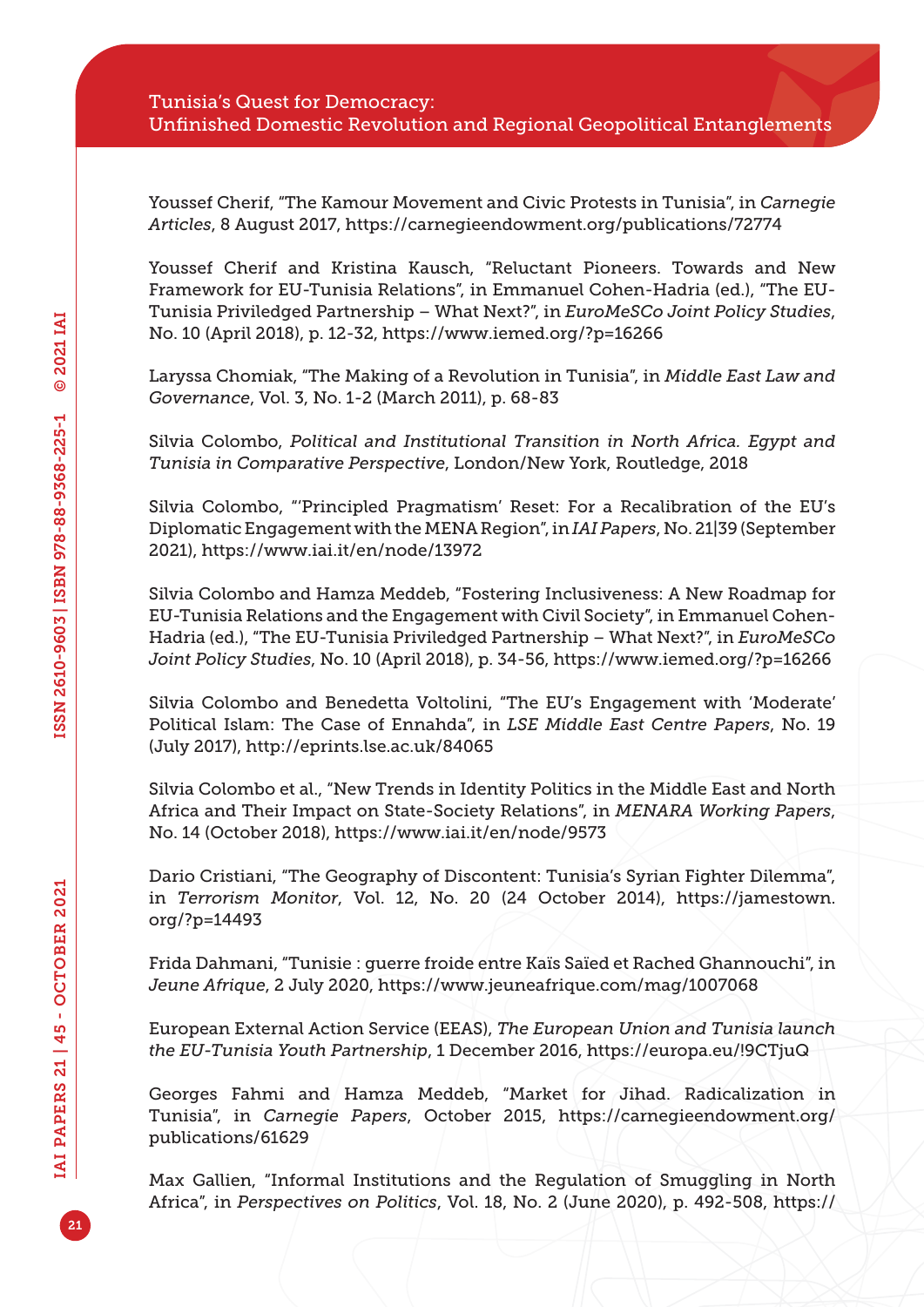#### [doi.org/10.1017/S1537592719001026](https://doi.org/10.1017/S1537592719001026)

Elyes Ghanmi and Guillaume Van der Loo, "What Kind of Future for the EU-Tunisia DCFTA?", in Emmanuel Cohen-Hadria (ed.), "The EU-Tunisia Priviledged Partnership – What Next?", in *EuroMeSCo Joint Policy Studies*, No. 10 (April 2018), p. 58-83,<https://www.iemed.org/?p=16266>

Eric Goldstein, "Tunisia's Legacy of Pollution Confronts Democratic Politics", in *Open Democracy*, 23 May 2014, [https://www.opendemocracy.net/en/north-africa](https://www.opendemocracy.net/en/north-africa-west-asia/tunisias-legacy-of-pollution-confronts-democratic-politics)[west-asia/tunisias-legacy-of-pollution-confronts-democratic-politics](https://www.opendemocracy.net/en/north-africa-west-asia/tunisias-legacy-of-pollution-confronts-democratic-politics)

Robbie Gramer and Humza Jilani, "Libya an Obstacle on Tunisia's Path to Stability", in *Foreign Policy*, 6 August 2018, [https://foreignpolicy.com/2018/08/06/libya-an](https://foreignpolicy.com/2018/08/06/libya-an-obstacle-on-tunisias-path-to-stability)[obstacle-on-tunisias-path-to-stability](https://foreignpolicy.com/2018/08/06/libya-an-obstacle-on-tunisias-path-to-stability)

Sharan Grewal and Shadi Hamid, "The Dark Side of Consensus in Tunisia: Lessons from 2015-2019", in *Brookings Reports*, January 2020, <https://brook.gs/2S3brbd>

Linda Herrera and Asef Bayat (eds), *Being Young and Muslim. New Cultural Politics in the Global South and North*, Oxford, Oxford University Press, 2010

Sarra Hlaoui, "Pour Ghannouchi, la priorité est au Qatar et à la Turquie", in *Business News*, 28 April 2020, [https://www.businessnews.com.tn/pour-ghannoui-la](https://www.businessnews.com.tn/pour-ghannoui-la-priorite-est-au-qatar-et-a-la-turquie,519,97956,3)[priorite-est-au-qatar-et-a-la-turquie,519,97956,3](https://www.businessnews.com.tn/pour-ghannoui-la-priorite-est-au-qatar-et-a-la-turquie,519,97956,3)

Alcinda Honwana, *Youth and Revolution in Tunisia*, London/New York, Zed Books, 2013

International Crisis Group, Interview with Michaël Béchir Ayari, *Stemming Tunisia's Authoritarian Drift* (video), 11 January 2018, [https://www.crisisgroup.org/](https://www.crisisgroup.org/node/5916) [node/5916](https://www.crisisgroup.org/node/5916)

International Labour Office, *Transition vers le marché du travail des jeunes femmes et hommes en Tunisie: Résultats de l'enquête auprès des entreprises*, Geneva, International Labour Organisation, 2015, [https://www.ilo.org/employment/areas/](https://www.ilo.org/employment/areas/youth-employment/WCMS_444913/lang--en) [youth-employment/WCMS\\_444913/lang--en](https://www.ilo.org/employment/areas/youth-employment/WCMS_444913/lang--en)

Kristina Kausch, "Tunisia: The Life of Others. Project on Freedom of Association in the Middle East and North Africa", in *FRIDE Working Papers*, No. 85 (June 2009), [http://web.archive.org/web/20100621183853/http://www.fride.org/descarga/](http://web.archive.org/web/20100621183853/http://www.fride.org/descarga/FRIDE_WP85_INGLES_FINAL.pdf) [FRIDE\\_WP85\\_INGLES\\_FINAL.pdf](http://web.archive.org/web/20100621183853/http://www.fride.org/descarga/FRIDE_WP85_INGLES_FINAL.pdf)

Juan J. Linz, "Transitions to Democracy", in *The Washington Quarterly*, Vol. 13, No. 3 (Summer 1990), p. 143-164

Amichai Magen and Leonardo Morlino (eds), *International Actors, Democratization and the Rule of Law. Anchoring Democracy?*, New York/London, Routledge, 2009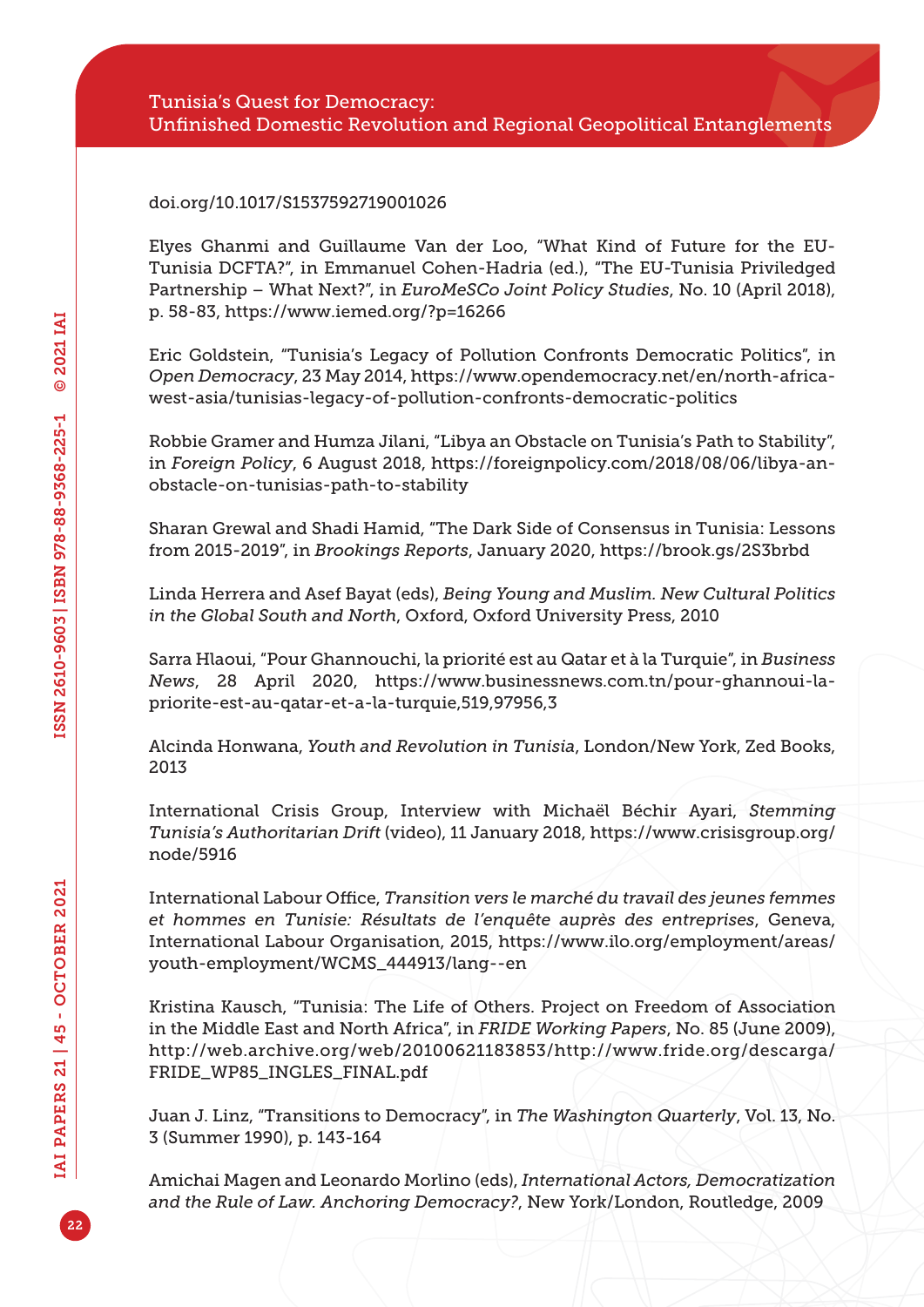Pietro Marzo, "Why Youth Empowerment Can Sustain Tunisia's Democratic Consolidation", in *IAI Working Papers*, No. 16|09 (April 2016), [https://www.iai.it/en/](https://www.iai.it/en/node/6215) [node/6215](https://www.iai.it/en/node/6215)

Safwan M. Masri, *Tunisia: An Arab Anomaly*, New York, Columbia University Press, 2017

Hamza Meddeb, "Peripheral Vision: How Europe Can Help Preserve Tunisia's Fragile Democracy", in *ECFR Policy Briefs*, January 2017,<https://ecfr.eu/?p=3752>

Hamza Meddeb, "Precarious Resilience: Tunisia's Libyan Predicament", in *MENARA Future Notes*, No. 5 (April 2017),<https://www.iai.it/en/node/7722>

Tarek Megerisi, "Back from the Brink: A Better Way for Europe to Support Tunisia's Democratic Transition", in *ECFR Policy Briefs*, June 2021, <https://ecfr.eu/?p=74706>

Chamseddine Mnasri, "Tunisia: The People's Revolution", in *International Socialism*, No. 130 (Spring 2011), p. 19-26,<http://isj.org.uk/?p=720>

Leonardo Morlino, *Changes for Democracy. Actors, Structures, Processes*, Oxford/ New York, Oxford University Press, 2012

M. Chloe Mulderig, "Adulthood Denied: Youth Dissatisfaction and the Arab Spring", in *BU Pardee Issues in Brief*, No. 21 (October 2011), [https://www.bu.edu/](https://www.bu.edu/pardee/?p=10776) [pardee/?p=10776](https://www.bu.edu/pardee/?p=10776)

Luigi Narbone, "The EU-Tunisian Relationship After 2011: Resilience, Contestation and the Return of the Neglected Socio-Economic Question", in *Middle East Directions Research Project Reports*, No. 2020/18 (December 2018), [https://hdl.](https://hdl.handle.net/1814/69264) [handle.net/1814/69264](https://hdl.handle.net/1814/69264)

Organisation for Economic Co-operation and Development (OECD), *Investing in Youth: Tunisia. Strengthening the Employability of Youth during the Transition to a Green Economy*, Paris, OECD Publishing, 2015, [https://read.oecd.](https://read.oecd.org/10.1787/9789264226470-en) [org/10.1787/9789264226470](https://read.oecd.org/10.1787/9789264226470-en)-en

Maria Cristina Paciello and Daniela Pioppi, "Youth Empowerment as a Collective, Bottom-Up and Long-Term Process", in *IEMed. Mediterranean Yearbook 2014*, p. 67-71,<https://www.iemed.org/?p=29081>

Kenneth Perkins, *A History of Modern Tunisia*, Cambridge, Cambridge University Press, 2004

Bilal Randeree, "Tunisian Leader Promises New Jobs", in *Al Jazeera*, 10 January 2011,<https://aje.io/h7sqe>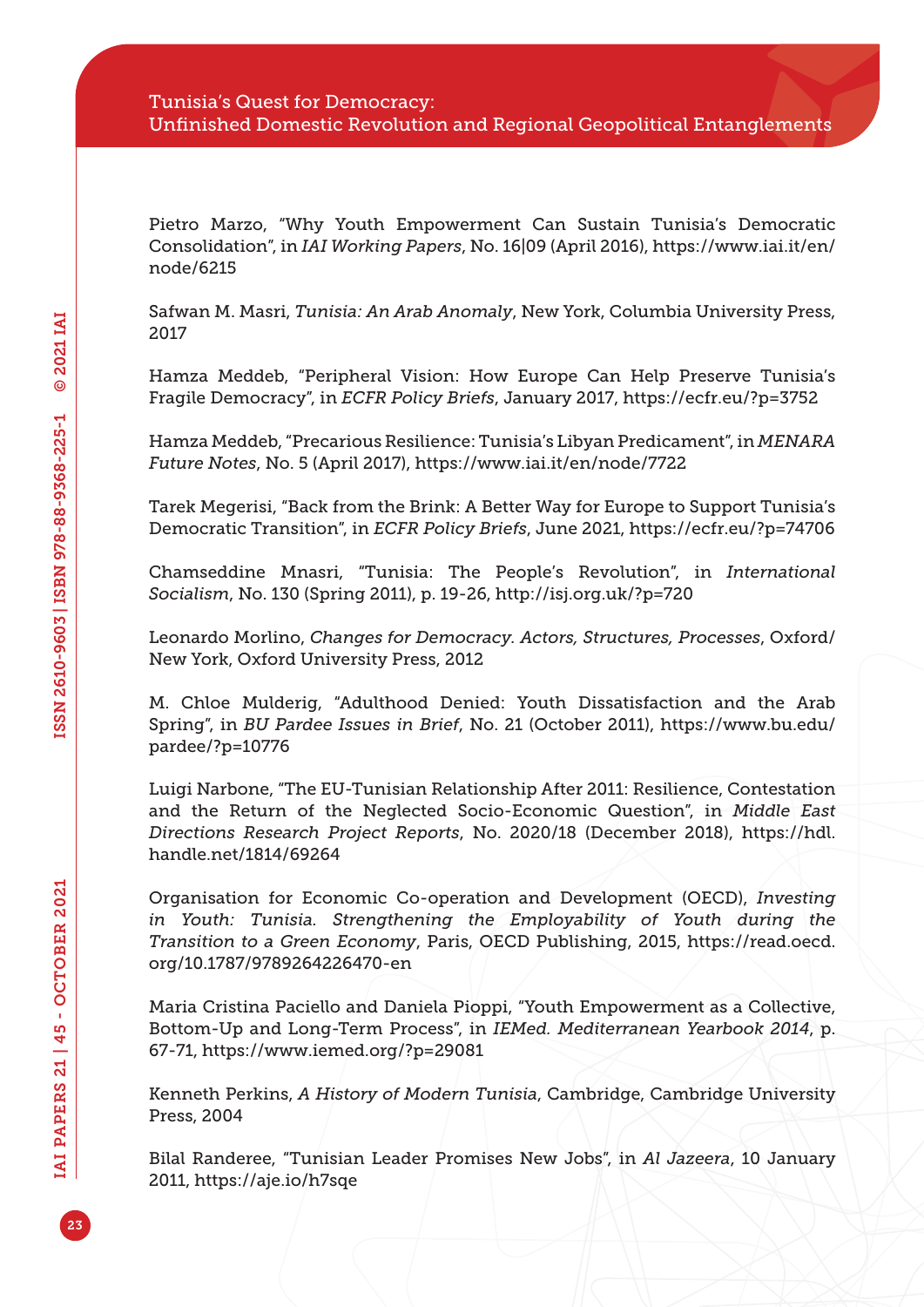Isabel Schäfer, "Fostering a Youth-Sensitive Approach in the EU's Policies towards the South and East Mediterranean Countries – The Case of Tunisia", in Silvia Colombo (ed.), "Youth Activism in the South and East Mediterranean Countries since the Arab Uprisings: Challenges and Policy Options", in *EuroMeSCo Joint Policy Studies*, No. 2 (February 2016), p. 61-74, <https://www.iemed.org/?p=17077>

Peter J. Schraeder and Hamadi Redissi, "Ben Ali's Fall," in *Journal of Democracy*, Vol. 22, No. 3 (July 2011), p. 5-19

David Seddon, "Riot and Rebellion: Political Responses to Economic Crisis in North Africa, Tunisia, Morocco and Sudan", in Berch Berberoglu (ed.), *Power and Stability in the Middle East*, London, Zed Books, 1989, p. 114-135

Mohammad Dawood Sofi, "Rethinking the Root Causes of the Tunisian Revolution and Its Implications", in *Contemporary Arab Affairs*, Vol. 12, No. 3 (September 2019), p. 41-64

Alfred Stepan, "Tunisia's Transition and the Twin Tolerations", in *Journal of Democracy*, Vol. 23, No. 2 (April 2012), p. 89-103, [https://www.journalofdemocracy.](https://www.journalofdemocracy.org/articles/tunisias-transition-and-the-twin-tolerations) [org/articles/tunisias-transition-and-the-twin-tolerations](https://www.journalofdemocracy.org/articles/tunisias-transition-and-the-twin-tolerations)

Vanessa Szakal, "After Kasserine, Protests Break Out in 16 Governorates", in *Nawaat*, 22 January 2016, [https://nawaat.org/portail/2016/01/22/after-kasserine-protests](https://nawaat.org/portail/2016/01/22/after-kasserine-protests-break-out-in-16-governorates)[break-out-in-16-governorates](https://nawaat.org/portail/2016/01/22/after-kasserine-protests-break-out-in-16-governorates)

Vanessa Szakal, "Regards croisés sur le mal-être de la jeunesse tunisienne", in *Nawaat*, 11 May 2017, [https://nawaat.org/2017/05/11/regards-croises-sur-le-mal](https://nawaat.org/2017/05/11/regards-croises-sur-le-mal-etre-de-la-jeunesse-tunisienne)[etre-de-la-jeunesse-tunisienne](https://nawaat.org/2017/05/11/regards-croises-sur-le-mal-etre-de-la-jeunesse-tunisienne)

Charles Tripp, *The Power and the People. Paths of Resistance in the Middle East*, New York, Cambridge University Press, 2013

Laurence Whitehead (ed.), *The International Dimensions of Democratization. Europe and the Americas*, Oxford, Oxford University Press, 1996

World Bank, "Breaking the Barriers to Youth Inclusion", in *World Bank Reports*, No. 89233-TN (2014),<http://hdl.handle.net/10986/20693>

World Bank, *Doing Business 2009. Comparing Regulation in 181 Economies*, Washington, World Bank and Palgrave Macmillan, 2008, [http://hdl.handle.](http://hdl.handle.net/10986/6313) [net/10986/6313](http://hdl.handle.net/10986/6313)

Maha Yahya, "Great Expectations in Tunisia", in *Carnegie Papers*, March 2016, <https://carnegieendowment.org/publications/63138>

Aaron Y. Zelin, "The Tunisian-Libyan Jihadi Connection", in *ICSR Insights*, 6 July 2015,<https://icsr.info/?p=9368>